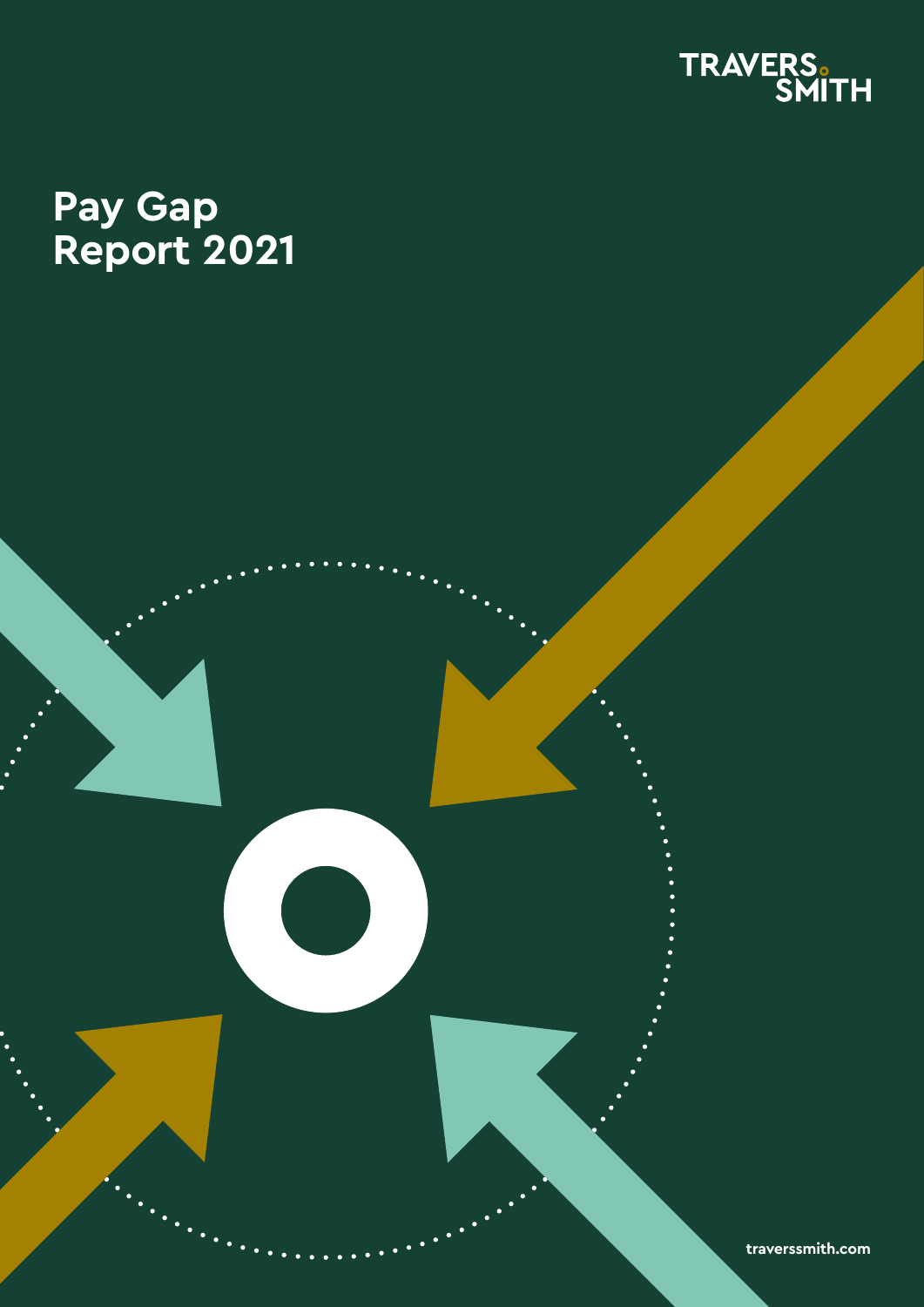### **Contents**

Our vision for inclusion: Kathleen Russ

Executive summary

Employee pay gap reporting

Partner pay gap reporting

Combined Employee and Partner pay gap reporting

Action planning

Putting our vision into practice: Moira Slape and Edmund Reed

> The data set out in this report is calculated in accordance with the Equality Act 2010 (Gender Pay Gap Information) Regulations 2017 and is consistent with the monitoring data we collect annually in accordance with the Solicitors Regulation Authority (SRA) requirements.

> We have used the statutory formats for gender pay gap reporting when calculating additional, voluntary figures relating to other aspects of diversity and our partner population. We believe that development of such statistics is important if we are to deliver diversity and inclusion across the firm.

> We confirm that the data contained within this report is accurate.

Fund Ct Reed Illari Rape

Edmund Reed Managing Partner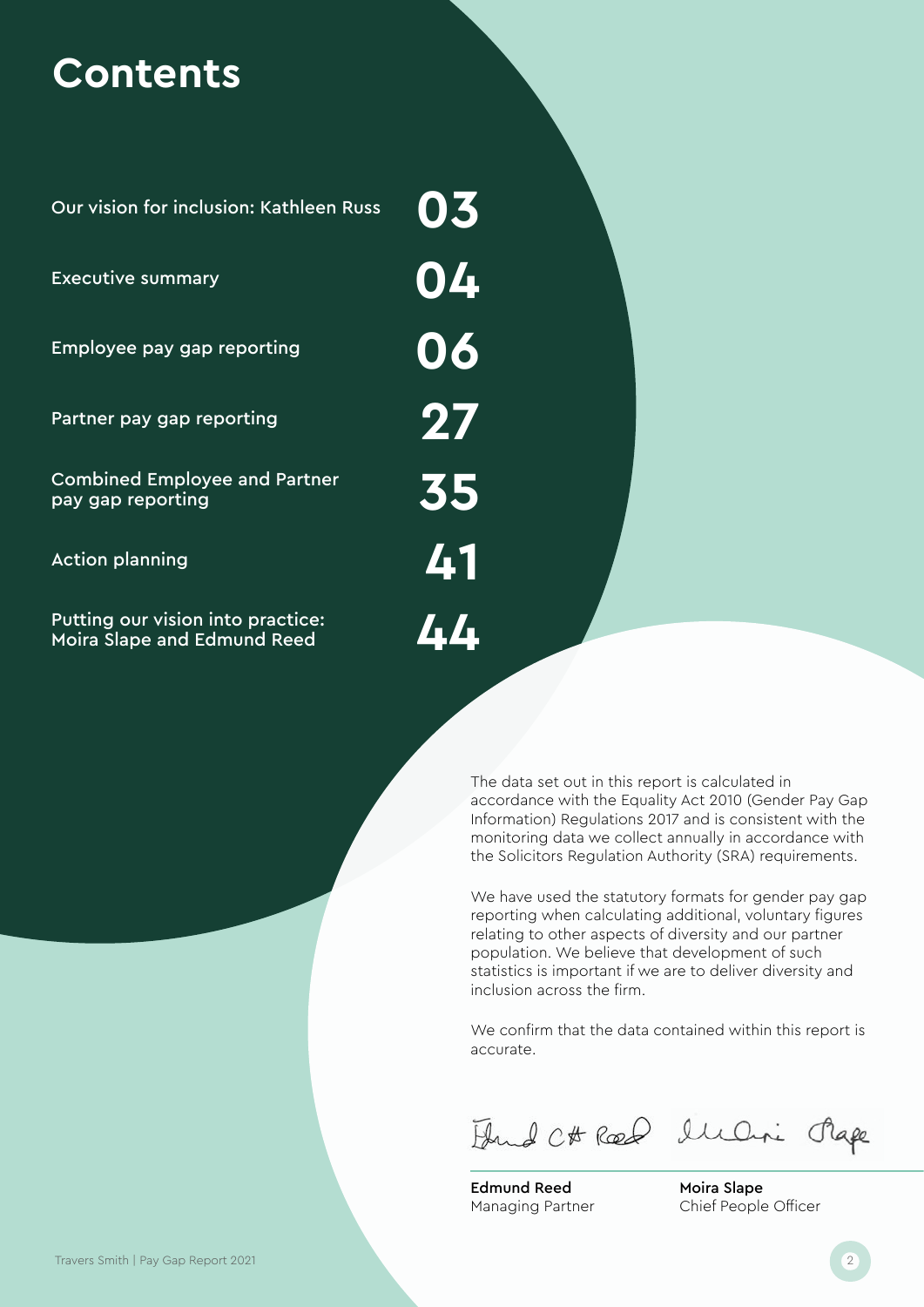# **Our vision for inclusion**

Since becoming the firm's first female senior partner three years' ago, I have furthered the efforts of those before me in ensuring that we focus on continuing to create a diverse and inclusive culture. It is a key business priority for us at Travers Smith and is integral to how we serve our clients. develop our people and play a leadership role in our communities.

#### **Our programmes for change**

Our programme of initiatives and our action planning to bring about lasting change, examines Diversity, Equity and Inclusion through an intersectional lens. This is vital in order to understand the role multiple identities plays in inequality and discrimination. By improving our understanding we can develop better mechanisms to promote inclusion.

We know achieving inclusion for all will require sustained commitment and action. We have a strong track record of material change and an ambitious and progressive programme of initiatives aimed at fostering a more inclusive workplace. Whilst we know we have some important initiatives already underway; we recognise our goals will only ever be achieved by achieving momentum behind important aspects of change at both an organisational and individual level.

#### **Targeting inclusion**

Reducing pay gaps is just one strand of our programme of work aimed at creating a fully inclusive and equitable workplace. Our analytics, whilst robust, do have inevitable limitations caused by several factors including smaller populations in certain roles and the inherent complexity in place when considering the multiple identities of individuals.

We continue to undertake regular calculation of multiple pay gap metrics and we are fully aware that pay is just one factor in erasing inequality. We strive for a continued deeper understanding of an individual's experiences, exclusion and inequality to help target our action planning. I am pleased with the progress we have made in many areas over the past years, but we are also acutely aware that there is much more to be done.

### **Our culture and future focus**

The firm has long cherished its culture. Fundamental tenets are diversity and authenticity, ensuring everyone is able to be themselves and is recognised for contributing to the firm's success.

I am immensely proud of the exciting programme we have in place and we want to do all we can to ensure our people love working for the firm and all it represents. The commitment to build an inclusive workplace knows no bounds and will continue to have our focus in the year ahead.

**Kathleen Russ** Senior Partner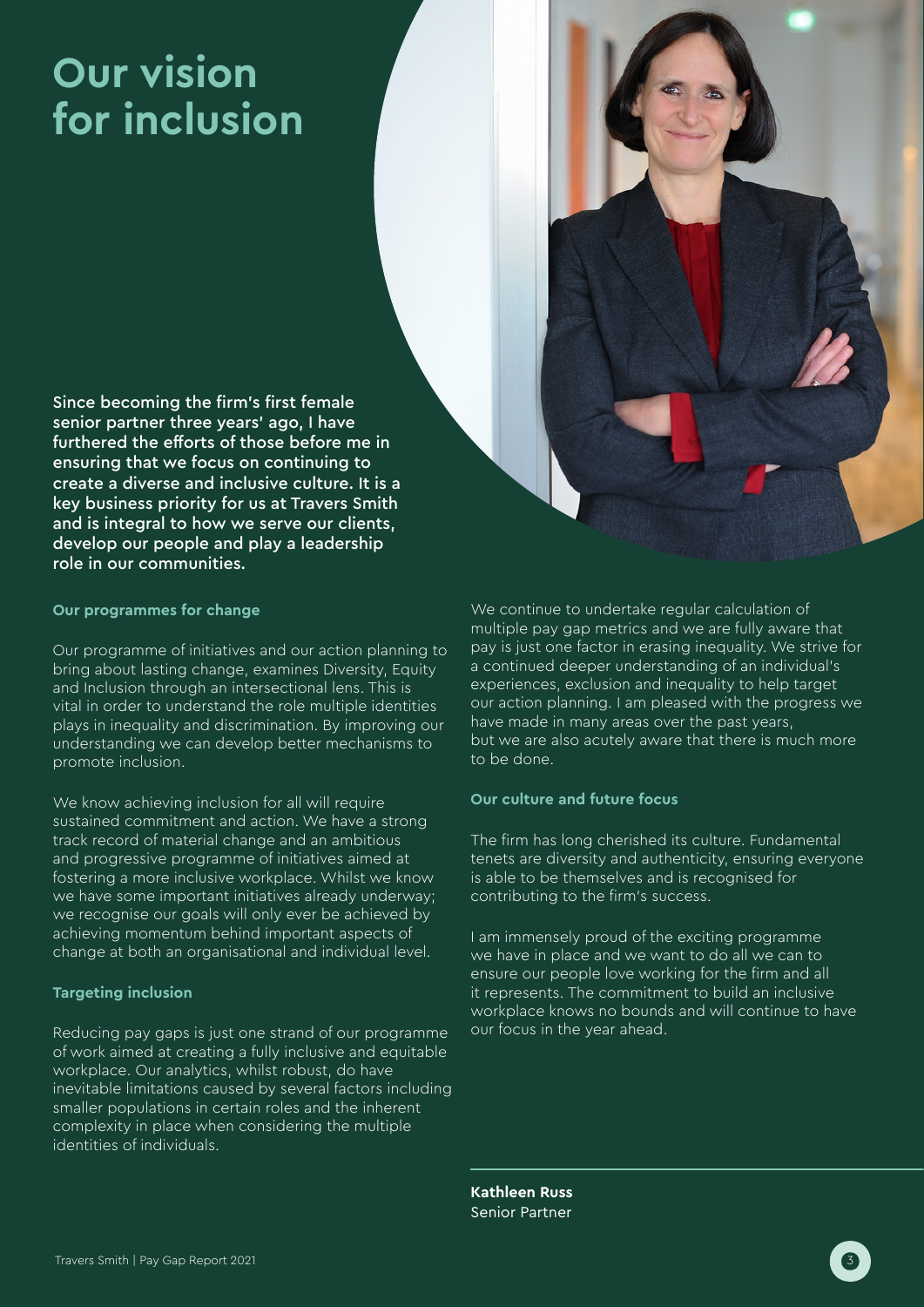### **Focus areas**



### **About the report**

As has been the case since first publishing data, we seek to be as transparent as we can be with the data we have. Occasionally, populations included within the data are sufficiently small for us to consider it inappropriate to provide meaningful commentary. We outline the instances where that is the case, prioritising the confidentiality for our people, beyond what we could disclose within this report.

We know, because of our population size, that individual decisions taken on pay or bonus, whilst warranted,

have the potential to tangibly alter our pay gap results. Where a positive gap exists, we do not assume we yet have the full measure of the experience of employees and/or partners in minority groups, so do not seek to celebrate any positive gaps we see. Where we see larger pay gaps, or a deterioration in an individual metric in a particular year, this does not inevitably mean we have not made progress. Whilst annual shifts in statistical gaps are of interest, our primary concern is quantifying sustained progress over time.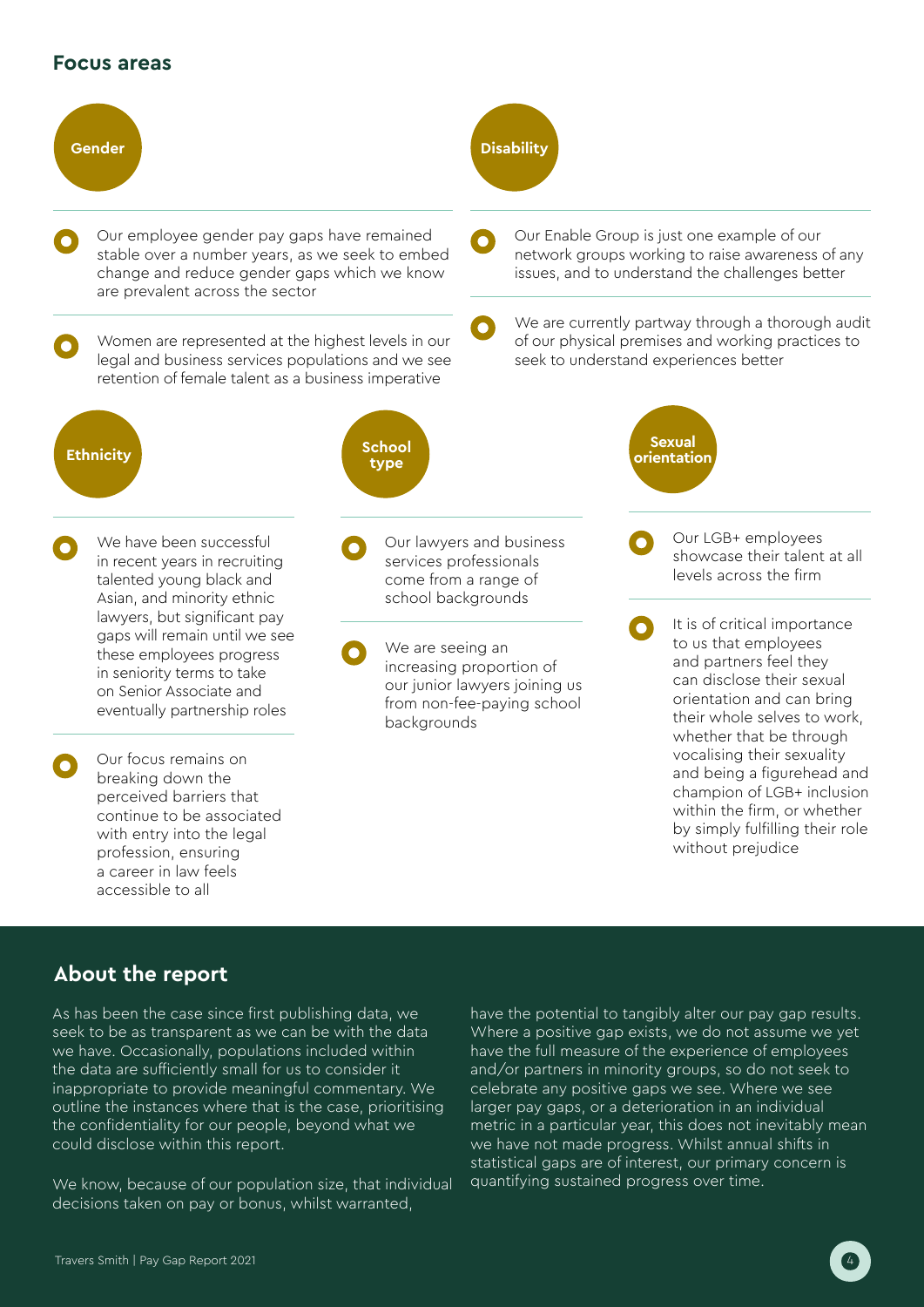# **Employee pay gap reporting**



This first section of our report shows the gender pay gaps for our employee population. We have chosen to outline our employee pay gap separately from our partner pay gap, so that we can examine the differences and track the progress we are making.

For the purposes of this report data includes trans<sup>1</sup> people who identify as either male or female. The data does not include those who identify as non-binary, or any other nongender specific term.

Increasing female representation at partnership level remains a key strategic priority. We successfully recruit talented female graduate trainees into the firm each year, so tracking our lawyer pay gap, separate to our business services pay gap, is also of critical importance as we consider our pipeline of future talent into the partnership. Our business services teams have, for the most part, always had very strong female representation, so our focus within these groups is sustaining the parity we have seen and ensuring we recognise the particular contribution made by our business services professionals in supporting the fee earners across our business.

Trans is an umbrella term to describe people whose gender is not the same as, or does not sit comfortably with, the sex they were assigned at birth.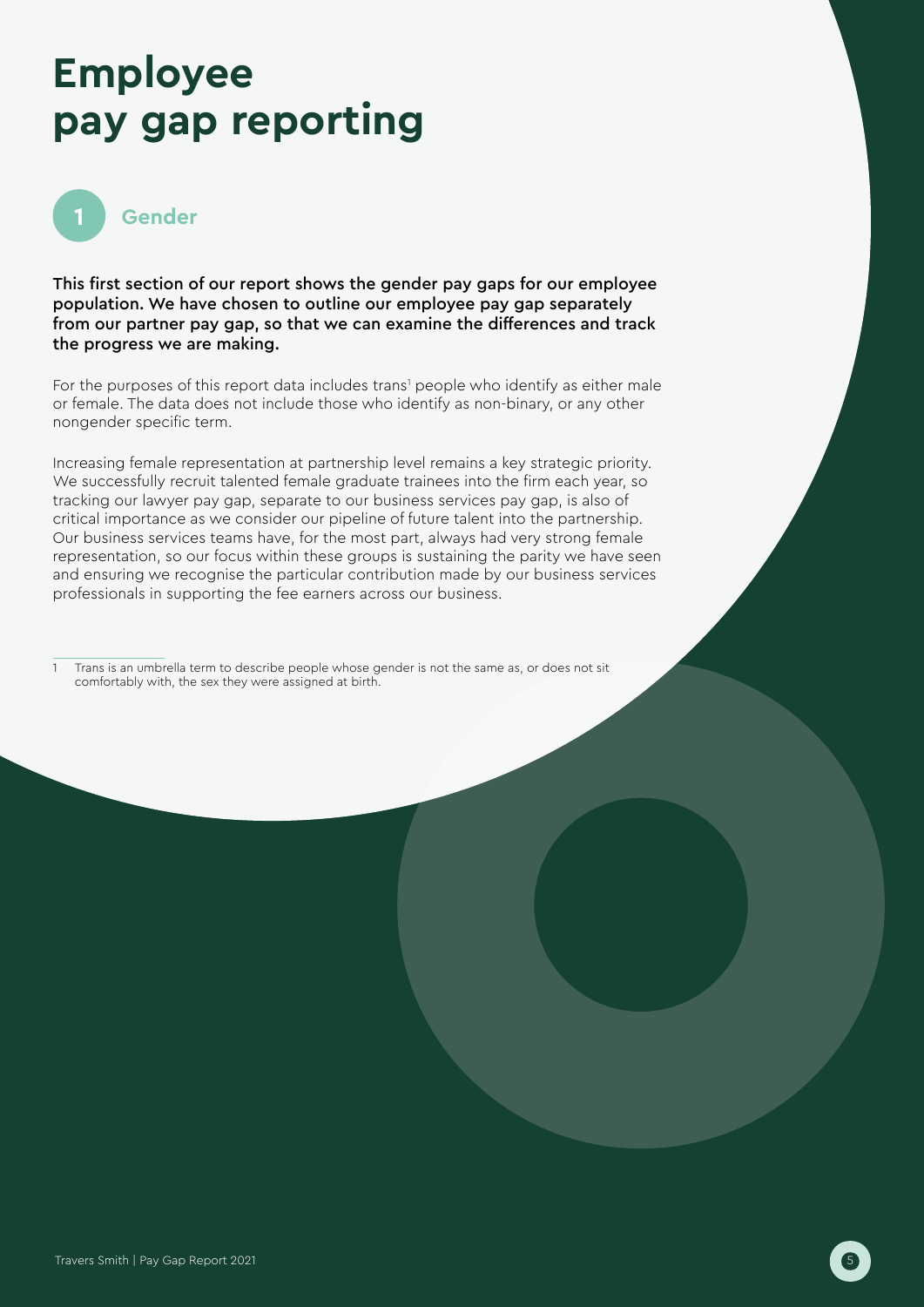### **What does our gender pay gap data tell us?**

Our pay gap analysis continues to show that we have a larger proportion of women than men among our business services teams in administrative and PA roles, contributing to our gender pay gap. It is important to note that we carefully review pay at all levels of the firm and are firmly committed to equal pay. This ensures that a man or a woman doing the same role, are paid equally.

Each year, we welcome new joiners to the firm and even accounting for the pandemic 2020-2021 was no exception. We welcomed 95 new joiners to the firm and had 60 leavers. As a result of joiners and leavers in any given year changes to our demographics represent up to a fifth of headcount change so can impact our pay gap, as well as our quartile distribution.

| Pay gaps          | 2021  | 2020  | 2019  | 2018  | 2017  | <b>Difference</b><br>2021 vs 2020 |
|-------------------|-------|-------|-------|-------|-------|-----------------------------------|
| Mean pay<br>gap   | 16.1% | 15.7% | 13.0% | 16.8% | 14.8% | $+0.4%$                           |
| Median pay<br>gap | 33.8% | 40.4% | 40.6% | 34.7% | 39.1% | $-6.6%$                           |

### Mean and median gender pay gaps as at 5 April 2021

Being a woman can be an advantage in [some business] scenarios – you can bring a fresh perspective and find solutions that might otherwise be missed in a less diverse environment.

Overall, I don't feel that being a woman has held me back in my career, but I have also been very lucky in being surrounded by people who believe in me and support me, both personally and professionally.

**Genna Marten, Partner, as published in The Lawyer, March 2022**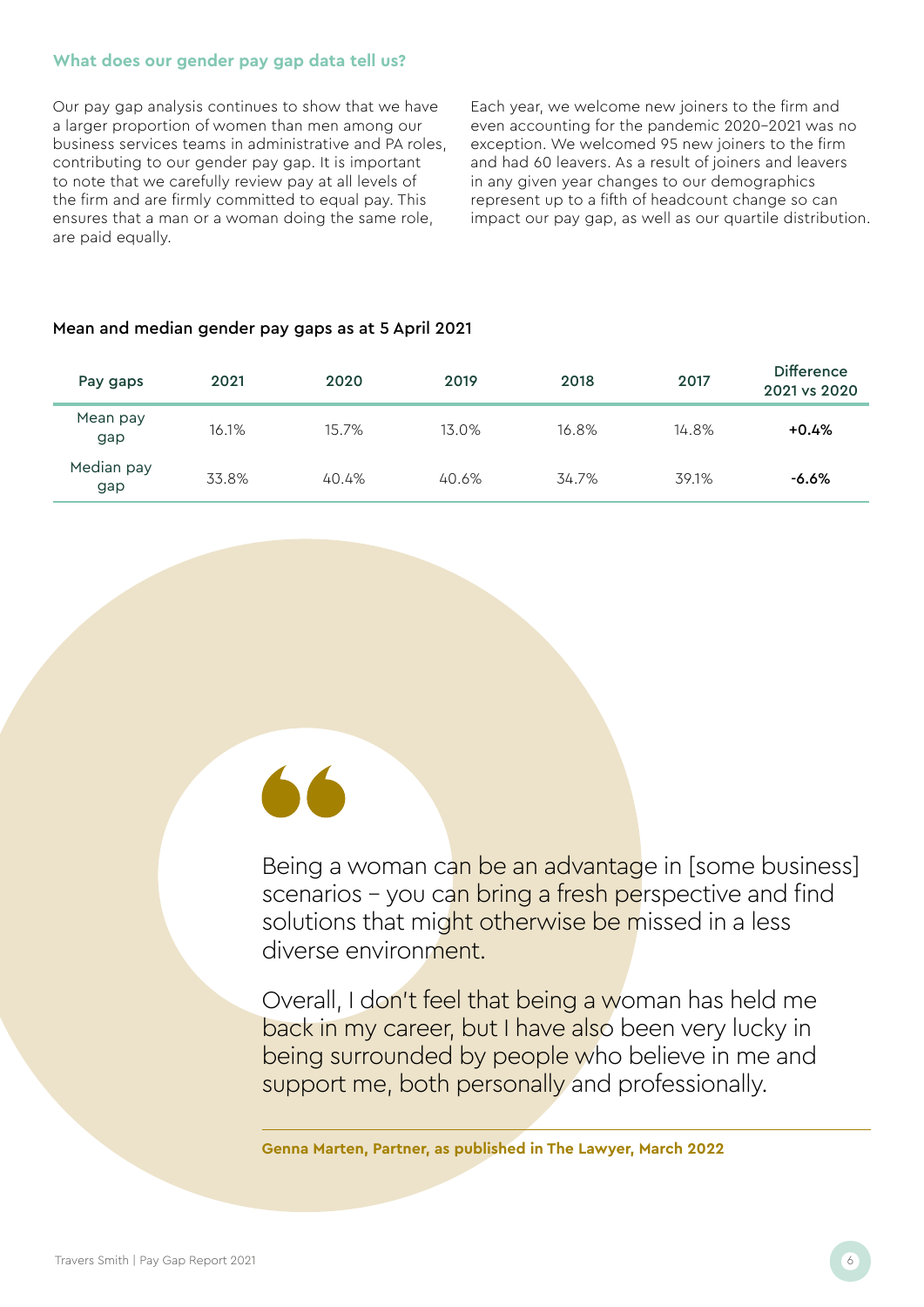### **Hourly pay gap quartiles**

The pay quartiles represent the distribution of gender across four equally sized groups based on hourly pay. We have highlighted the pay gap within each quartile to further explore any differences in pay which exist. We have seen some ongoing movement in the quartile distribution year to year. Although women are more heavily represented in the lower two quartiles, the positive pay gap in favour of the women in the lowest quartile continues to increase and we are focused

on competitive and attractive pay at all levels. At the opposite end of the quartile distribution, an increasing number of women are present in the top quartile, symbolic of our investment in female talent, although reducing the pay gaps which exist continues to be our focus in the year ahead.

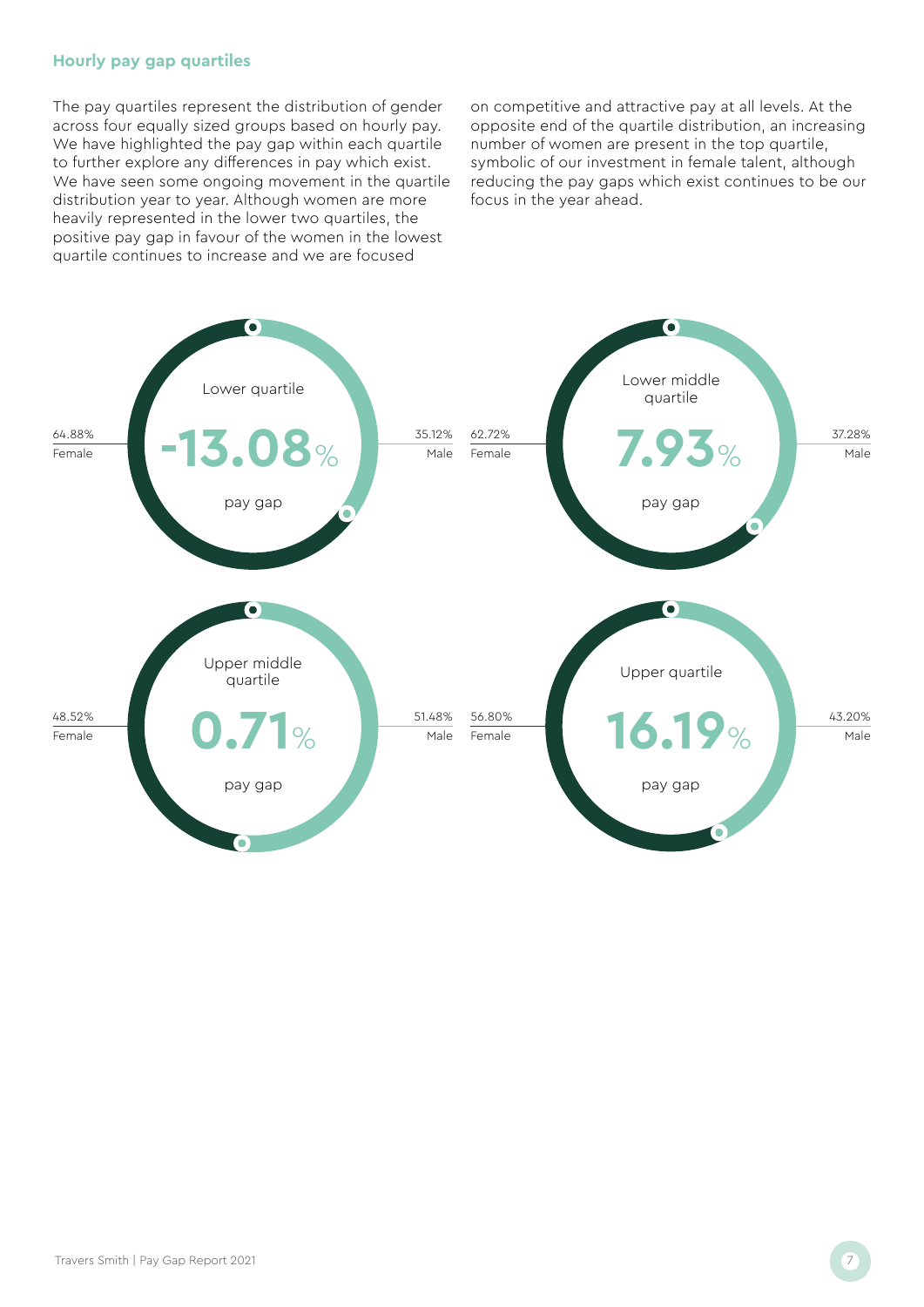### **Bonus gap**

In 2021, the proportion of men paid a bonus increased from 77% to 86%, reflective of male joiners in 2019/20 becoming eligible for a bonus for the first time in 2021. Women who were paid a bonus in the 12 months ending 5 April 2021 remained stable at 89%.

Our mean bonus gap increased in the reporting period, directly related to an exceptional decision which was unrepresentative of our policies and practices overall. If this particular decision is excluded from the

data calculations, our mean bonus gap would have reduced from 19% to 11.3% this year. Nevertheless, our statistics, as calculated under the legislative guidance, have worsened this year and we recognise if we do not articulate the reason for this worsening in our statistics, the result may be misinterpreted. There is an improvement in the median bonus gap in the last year from 50.5% to 38.8% but this remains an important area of focus for us in the year ahead.





Alternative/part-time working structures impact the bonus gap calculation because it is based on the actual bonus amount received by an individual, since bonuses are pro-rated to reflect their working pattern. We

recognise our bonus gap remains significant. Our bonus gap is however influenced by the fact that 85.8% of our part-time workforce is female.

| Bonus gaps          | 2021  | 2020  | 2019  | 2018  | 2017  | <b>Difference</b><br>2020 vs 2019 |
|---------------------|-------|-------|-------|-------|-------|-----------------------------------|
| Mean bonus<br>gap   | 30.8% | 19.3% | 28.2% | 24.3% | 37.8% | $+11.5%$                          |
| Median bonus<br>gap | 38.8% | 50.5% | 44.7% | 47.9% | 78.4% | $-11.7\%$                         |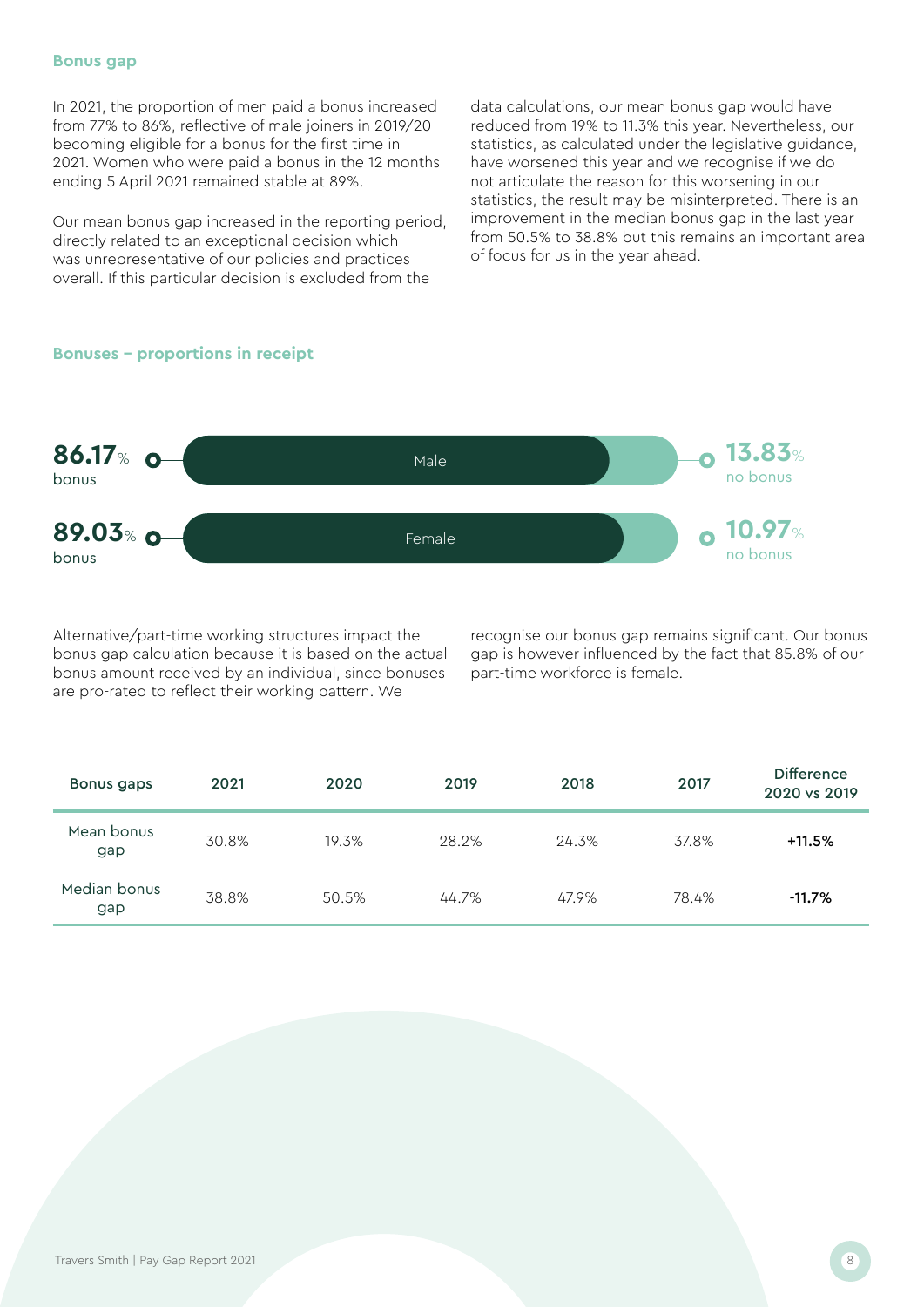### **Lawyer pay gap**

Within our legal population our distribution of men and women has remained relatively evenly spread over the last few years. That remains the case this year, with almost identical numbers of females and males recruited at each level of PQE in the last 12 months.

Our 2020 small mean pay gap of 3.9% has risen to 9.2% within our lawyer population in 2021. This statistic is directly impacted by two very senior males entering the employee headcount in the last year. We have a very small median pay gap, but have seen a small shift from a positive median pay gap in favour of women in 2020 to parity this year. This is a consequence of changes in our headcount through our joiners and leavers and the re-positioning of the median pay point as a result.

#### Lawyer pay gaps

|      | Mean |      | Median |         |      |  |  |
|------|------|------|--------|---------|------|--|--|
| 2021 | 2020 | 2019 | 2021   | 2020    | 2019 |  |  |
| 9.2% | 3.9% | 0.4% | 0.0%   | $-2.5%$ | 1.4% |  |  |

### **Lawyer bonus gap**

This year, we see a widening of our mean bonus gap for lawyers as a result of the same outlier exceptional data, previously described in our overall employee bonus gap narrative. This outlier data results in a mean bonus gap of 23.1%. When we remove this unrepresentative data when calculating the bonus gap across our male and female lawyers, we report a bonus gap of 8.9%. This small gap in favour of males is the opposite outcome

to 2020 which saw a 9.7% gap in favour of women. We expect these fluctuations year to year when we review the distribution of discretionary bonuses and how those have been spread across men and women. This reflects our approach taken each year, delivering discretionary bonuses to some lawyers, based on individual contributions.

#### Lawyer bonus gaps

|       | Mean     |      | Median |         |      |  |
|-------|----------|------|--------|---------|------|--|
| 2021  | 2020     | 2019 | 2021   | 2020    | 2019 |  |
| 23.1% | $-9.7\%$ | 3.3% | 3.4%   | $0.0\%$ | 9.3% |  |



We came away from the event so much more informed about the culture [of Travers Smith], the support in terms of career progression and the different paths that your lawyers can take. It was also very interesting to hear about the genuine flexibility that some of your lawyers enjoy in their day to day working pattern.

**Legal recruiter in** *International Women's Day Event March 2022*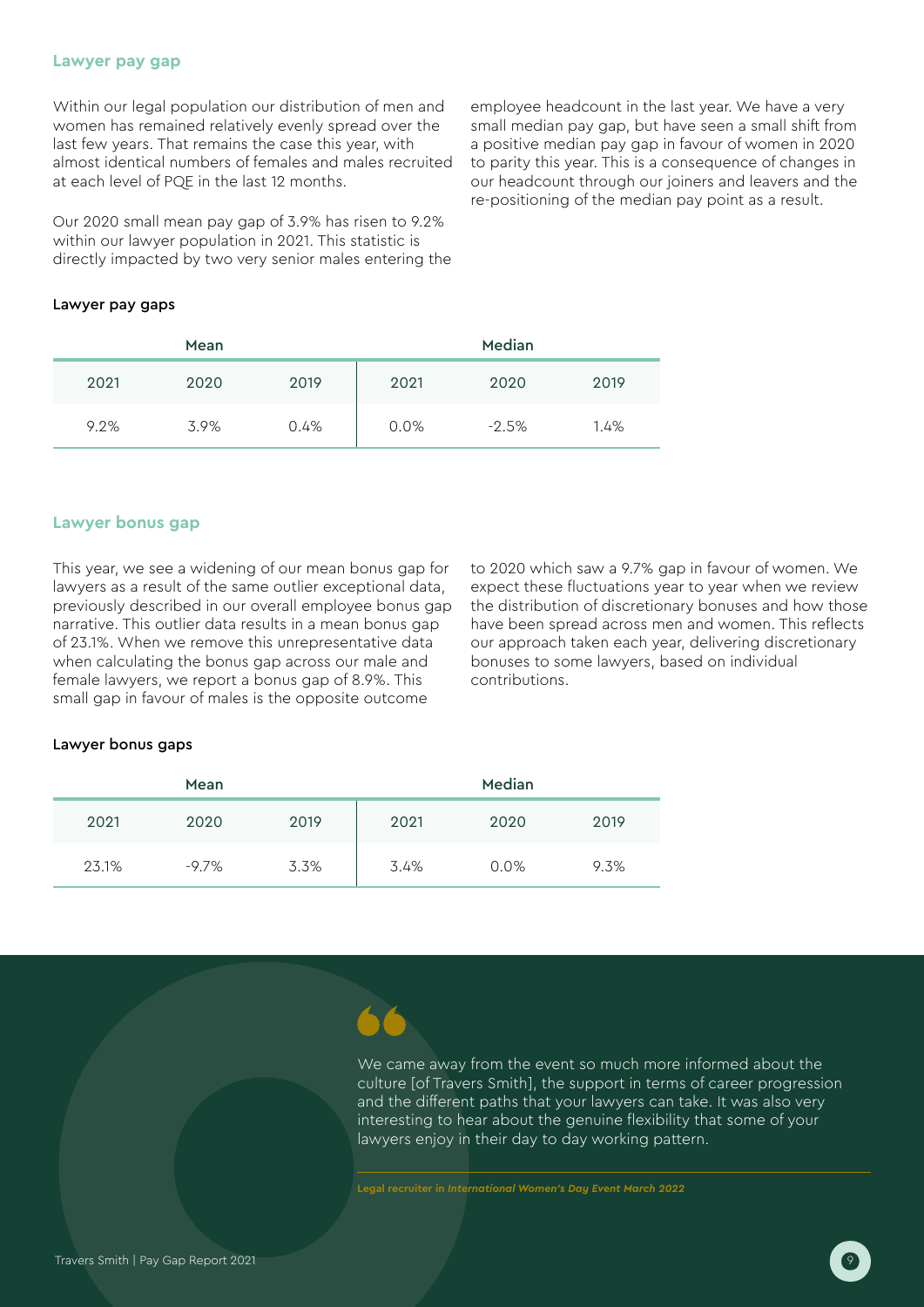### **Business services**

Our business services (including PAs) mean pay gap has halved when compared to last year. Senior women are represented well in our business services headcount and as we continue to develop and professionalise our business services functions, ever more managerial level women in place are likely to keep the gap narrow.

Our median pay gap, although still positive in favour of women, has reduced again this year; a consequence of a second year of expansion of our Technology

function, particularly in response to the pandemic, with half of our male recruits joining that team. Whilst the recruitment marketplace remains challenging when looking for talented women working in Technology, we have successfully recruited a minority of women into our Technology team and continue to challenge traditional occupational gender stereotypes as we recruit.

### Business services pay gaps

|      | Mean  |          |         | Median |           |
|------|-------|----------|---------|--------|-----------|
| 2021 | 2020  | 2019     | 2021    | 2020   | 2019      |
| 5.0% | 10.5% | $10.2\%$ | $-2.3%$ | -14.1% | $-25.2\%$ |

Our business services mean bonus gap reflects, for the most part, the prevalence of women working part time compared to men and the impact this has on the calculation of the bonus gap statistic but for the second year in a row, the gap reduces and has halved since 2019. At the median point, we do however see a gap in favour of women, which has been consistent over the

last three years. This positive gap in favour of women, illustrates the representation of women across all levels of seniority and a higher bonus value paid to the women in the middle of the range.

#### Business services pay gaps

|       | Mean  |       | Median    |           |           |  |  |
|-------|-------|-------|-----------|-----------|-----------|--|--|
| 2021  | 2020  | 2019  | 2021      | 2020      | 2019      |  |  |
| 19.8% | 30.3% | 43.3% | $-20.3\%$ | $-14.6\%$ | $-17.3\%$ |  |  |

Across our gender statistics, a number of the pay/ bonus gaps have narrowed in the last year. We know women play an important role in so many deliverables across the firm. We continue to prioritise support for

our female talent and see female recruitment as a key strategic priority as we look to the future.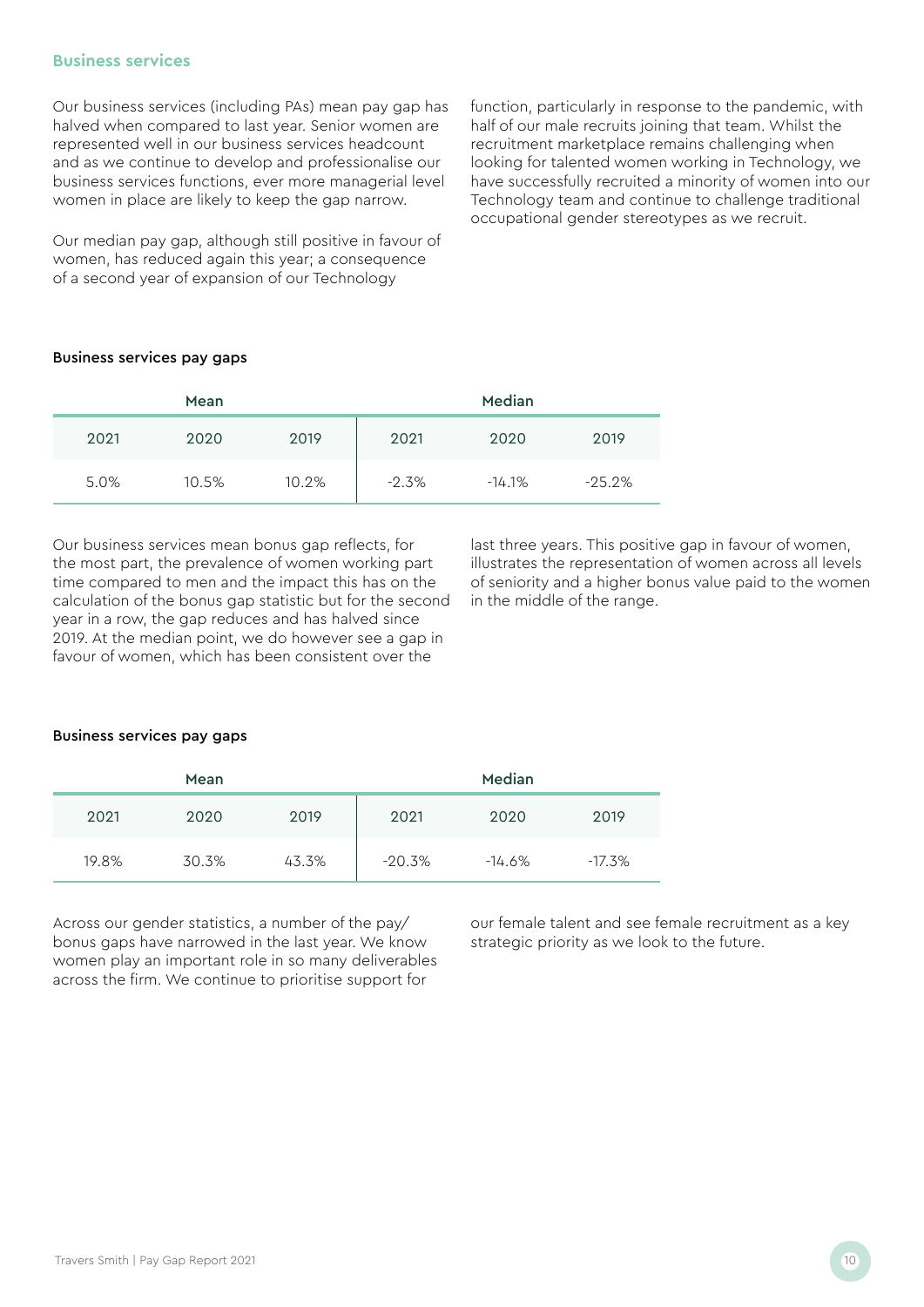# **Employee pay gap reporting**



### **Disability**

We have disability related data recorded for 86.4% of our population and this shows us that 10.8% of our people, who have recorded data, regard themselves as having a disability. The statistics shown overleaf have been calculated using these records. Given the different types of disability that exist, we have sought to chart the pay gap between those with and without a declared disability and are not seeking to calculate the pay gaps by disability type.

Within our working population, we are proud to see represented groups of individuals living with different types of disability. Individuals report themselves as having hearing, vision, learning, mental health, mobility and behaviour-based disabilities. We recognise within the complex world of work, those living with one or more disabilities may experience an extra layer of challenge in daily life compared to those who are without disabilities. We hope those reporting a disability feel empowered to raise an issue if one presents itself specific to their disability and/or our working practices, and that we can take further learning from their experiences so that our workplace can become more inclusive in the future.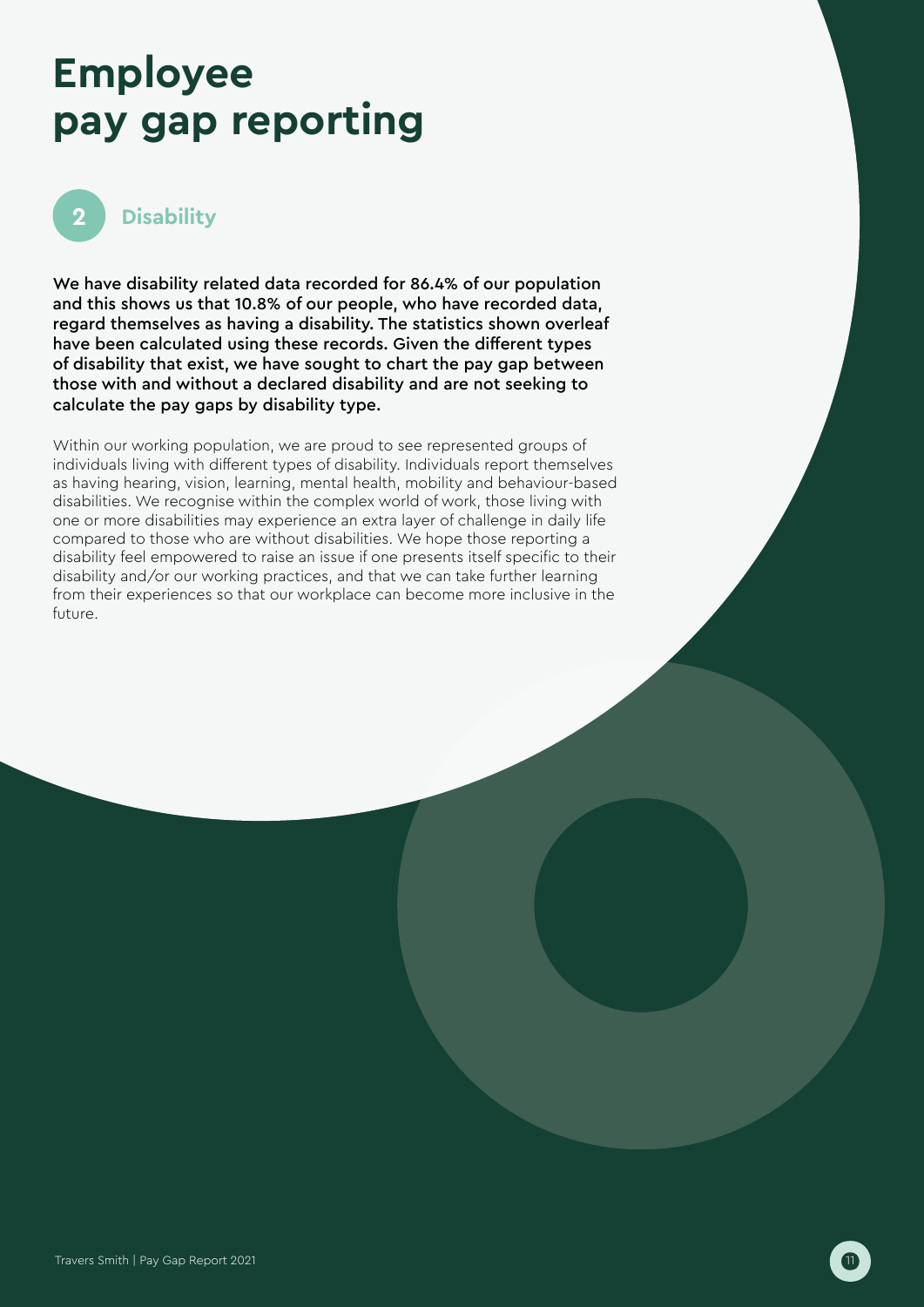### **Disability pay gaps for employees – With and without disability**

### Hourly pay gaps **Bonus gaps** Bonus gaps

|       | Mean     |       | Median    |  |       | Mean | <b>Median</b> |          |
|-------|----------|-------|-----------|--|-------|------|---------------|----------|
| 2021  | 2020     | 2021  | 2020      |  | 2021  | 2020 | 2021          | 2020     |
| 16.6% | $-0.03%$ | 38.8% | $-13.8\%$ |  | 36.2% | 3.0% | 9.5%          | $-29.8%$ |

When we consider those reporting a disability, we see that 49% of individuals are lawyers. Amongst the 51% who are not lawyers, around half are in roles paid above PA and paralegal level and 22% occupy managerial

roles. Historically in 2020, we saw positive figures in respect of the disabled group.

### **Hourly pay gap quartiles**

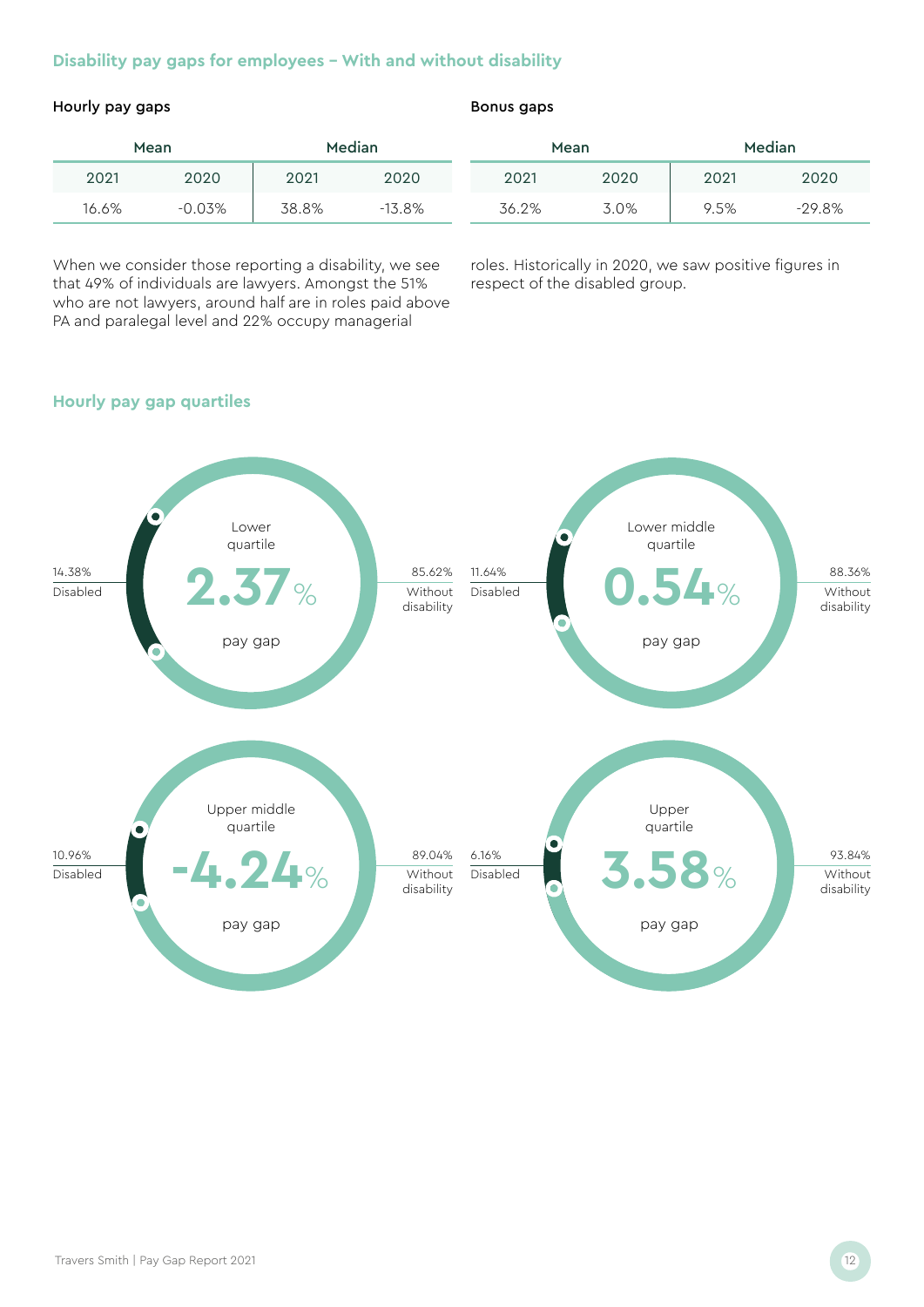### **Bonuses – proportions in receipt**

We see comparable statistics of disabled and without disability individuals receiving a bonus; 89% and 90% respectively. This reflects our approach to bonuses which sees the majority receiving a payment for contributions to the firm's success.

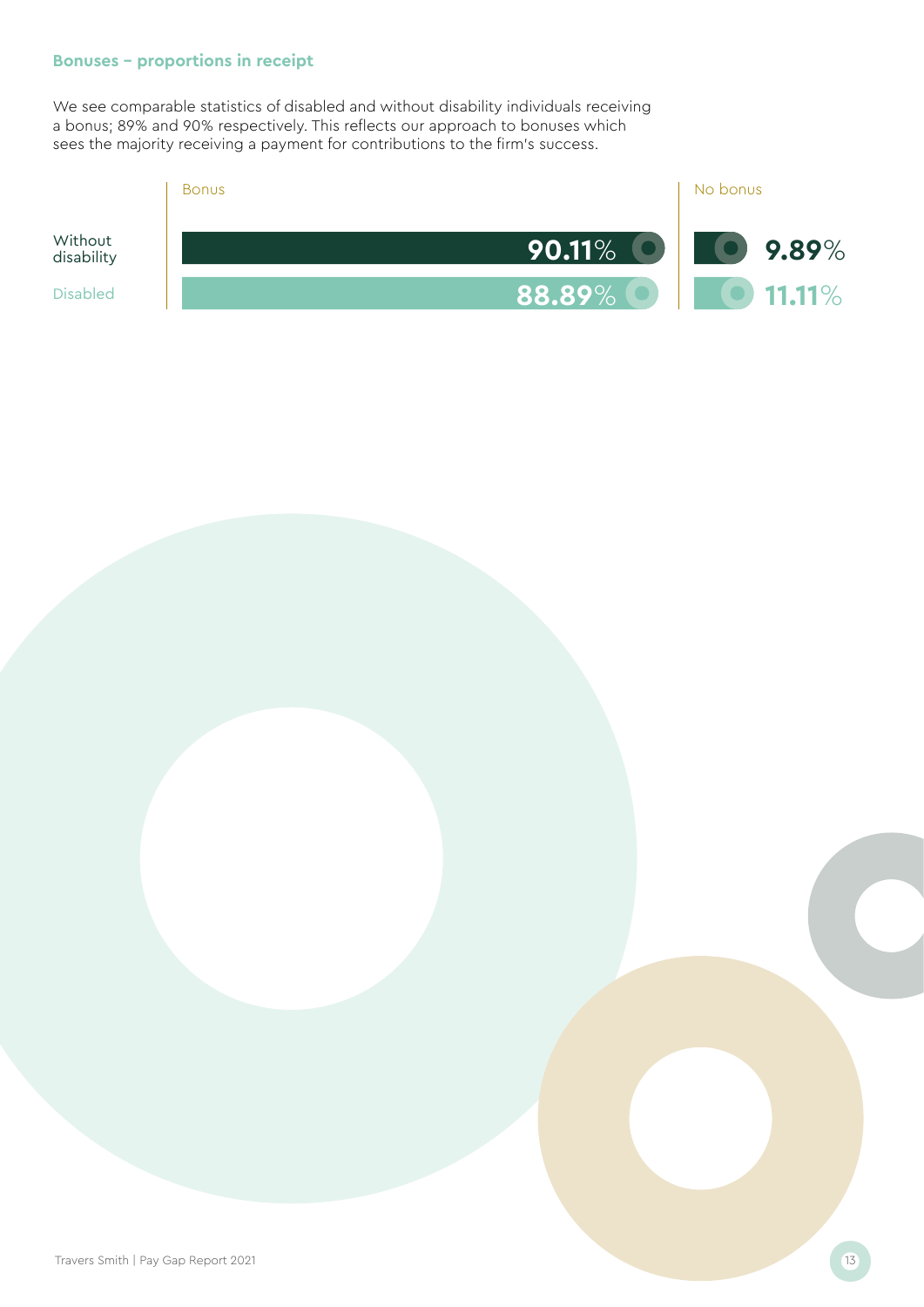# **Employee pay gap reporting**



This third section of our report outlines the ethnicity pay gaps for our employee population. Following an exercise to improve upon the amount of diversity related data we hold for employees, we now have ethnicity data which we can analyse for 92.2% of our population. The statistics shown overleaf have been calculated using these records only.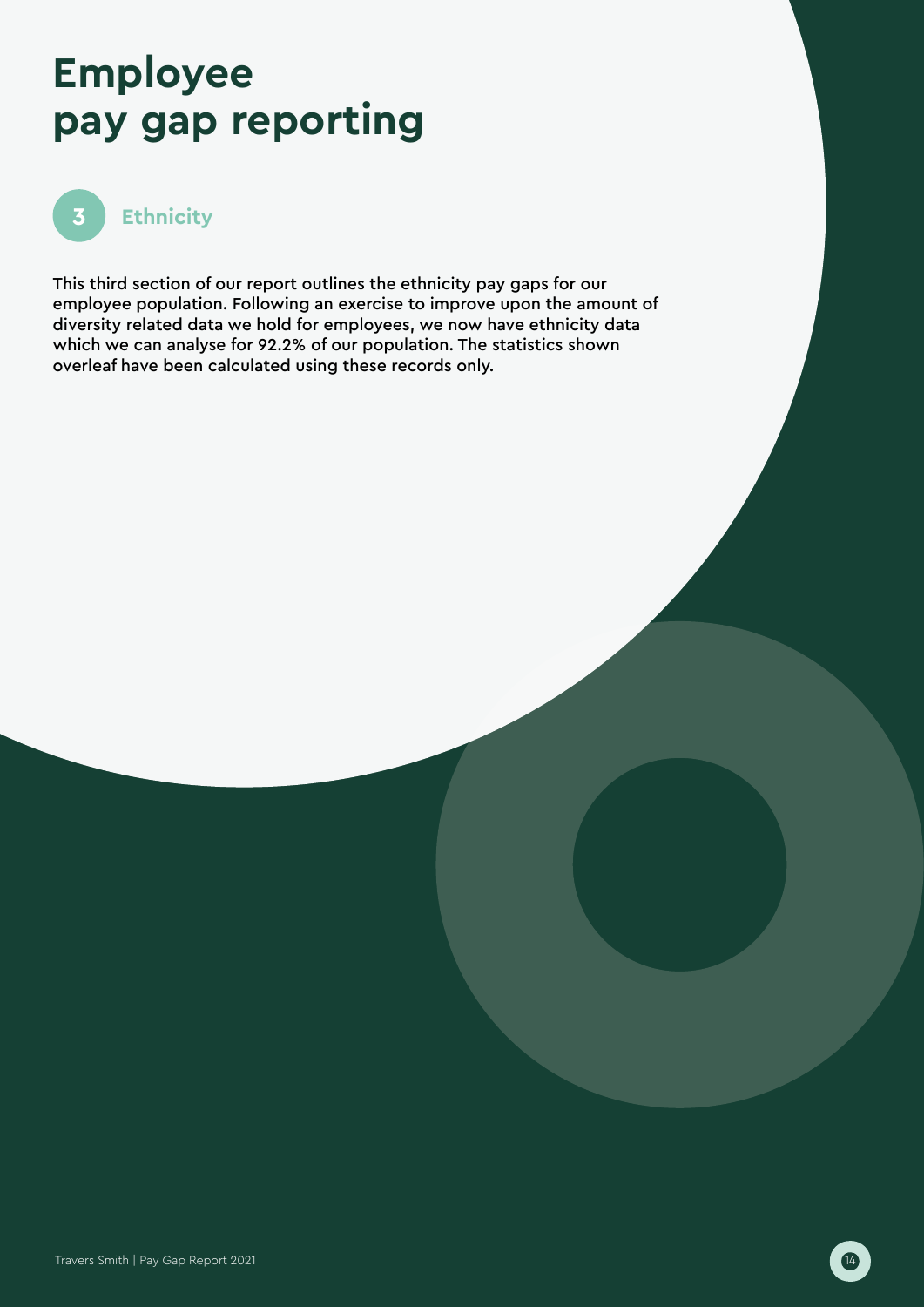### **Ethnicity pay gaps for employees – Ethnic minorities compared to White**

Those individuals recorded as representing the black, Asian and other minority ethnicities (BAME) represent 16.5% of the population that has provided diversity content. We have shown the pay gap of this group, but we recognise the limitations and problems arising from grouping a large number of ethnicities under one umbrella. For this reason, we have, where numbers allow, examined data relating to specific ethnicities, calculating the pay gaps for specific ethnic groups.

### Hourly pay gaps **Bonus gaps** Bonus gaps

|       | Mean  |       | Median |  |       | Mean  | Median |       |
|-------|-------|-------|--------|--|-------|-------|--------|-------|
| 2021  | 2020  | 2021  | 2020   |  | 2021  | 2020  | 2021   | 2020  |
| 23.1% | 26.4% | 36.3% | 38.8%  |  | 53.3% | 40.9% | 56.1%  | 49.8% |

### **What insights do we have into why such gaps exist?**

The majority of our lawyers are paid according to their years of post-qualification experience, so we are confident we do not have an equal pay issue. Our ethnicity pay and bonus gaps are significant because our ethnic minority headcount is small, and those in our highest paid roles in the organisation, such as those in consulting roles, paid on an individual and discretionary basis above the top of the lawyer lockstep (sometimes retired partners) are white. When we review our lawyer data, we can also see that 69% of our lawyers from ethnic minority groups are associates rather than senior associates. This points to our recent recruitment processes successfully recruiting strong diverse talent but it also shows us that ethnic minority colleagues are not sufficiently represented at senior associate levels in the short term. We have a number of initiatives focussed on the retention and development of our junior talent which will support a pay gap reduction over the years to come.

Within our business services population specifically, many ethnic minority employees occupy PA, paralegal and other team-based roles below management level. Although we have some limited representation of different ethnicities at management level, we do not yet see such talent occupying senior leadership roles. Although our leadership group is small and not destined to change in the short term, our policies, training and recruitment practices will hopefully ensure a future talent pipeline which is inclusive and accessible to all ethnicities.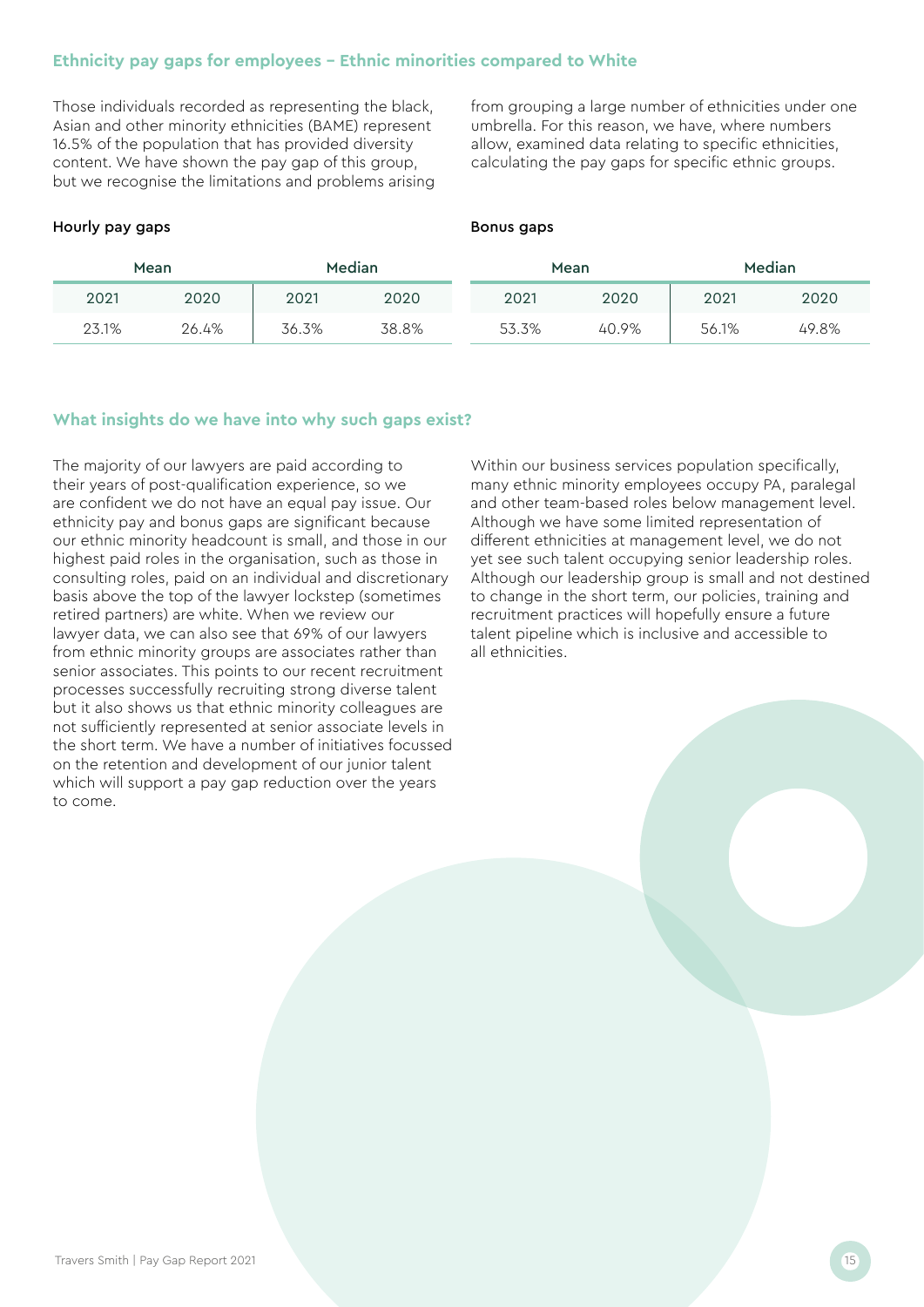**Hourly pay gap quartiles** 



#### **Bonus gap**

The proportions of people in receipt of a bonus who are from ethnic minority backgrounds is lower than that who identify as white. The gap between the groups has narrowed once again this year. This lower percentage once again reflects our recent recruitment of those from black and Asian, and minority ethnicities in the last year, some of whom had not started at the firm at the

time our last bonus awards were made. We expect the percentage to grow with retention of these individuals into the new reporting year.

The majority of employees receive a bonus at the firm. Any differences we see in the distribution of bonuses relate to short service length and impact on eligibility.

#### **Bonuses – proportions in receipt**



We see a sizable bonus gap at present. This reflects the junior nature of many roles within our ethnic minority population. The gap widened this year by the outlier bonus data we have referenced previously, which we do not regard as representative of our overall approach.

Attracting talent from a range of ethnic backgrounds into the legal sector is an issue sector-wide. We hope to see improving statistics as we look towards the future.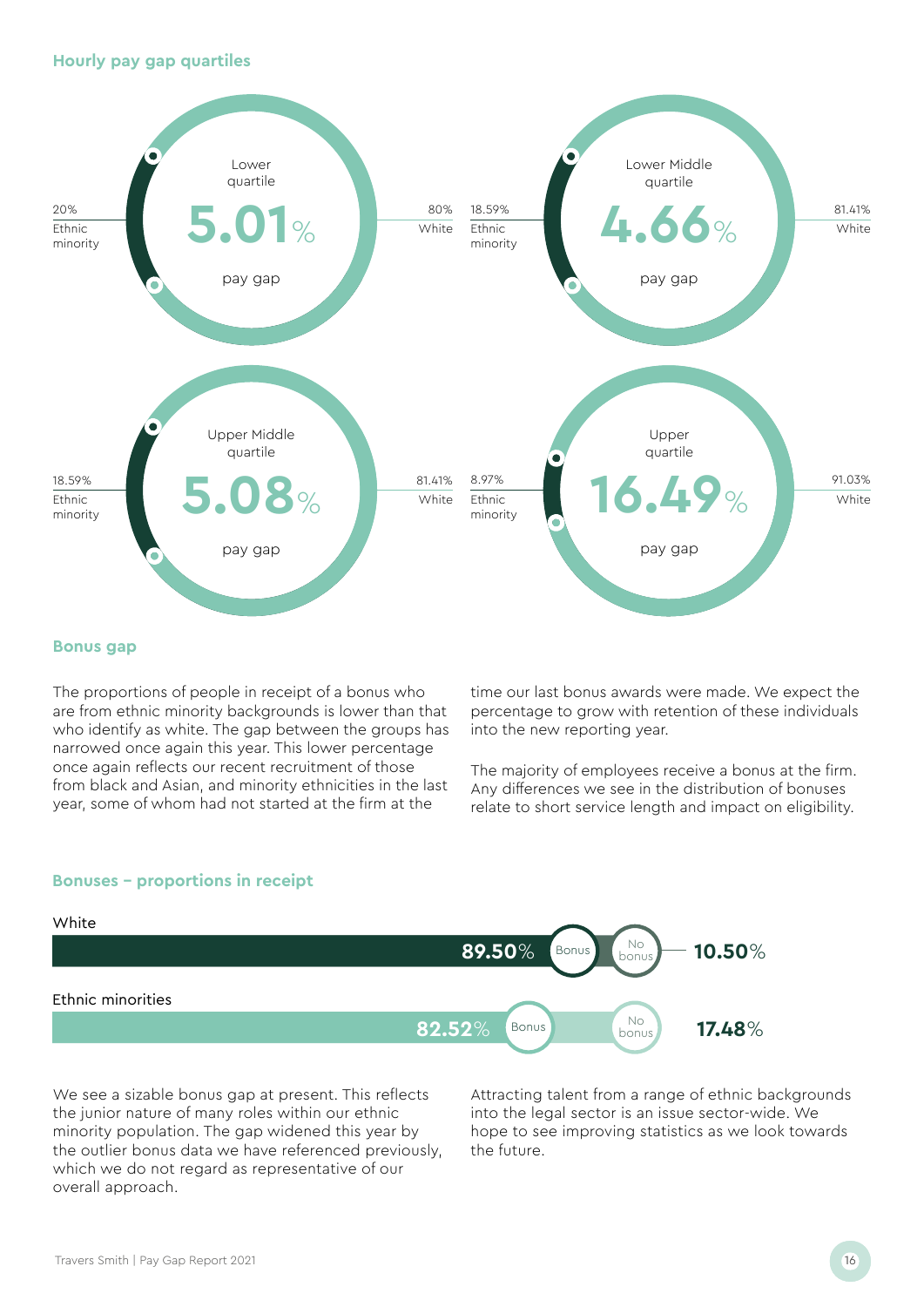### **Pay gaps by ethnic group**

Upon further examination of this data, we can report that within our ethnic minority population, 50.5% are Asian/Asian British, 23.3% are Black/Black British, 17.5% are of Mixed/Multiple ethnic groups and 8.7% report themselves from 'Other ethnic' groupings.

We can see differences in our pay gaps when we consider Black/Black British and Asian/Asian British pay data compared to our white employees. We have not reported on the gaps that exist for our Mixed/ multiple ethnic and Other ethnic groups, mindful that these groups are smallest, so we have confidentiality considerations that would restrict us from reporting further. In practice, gaps affecting these groups are likely to be comparable to what we see within the analyses we are able to provide here.

### Ethnicity pay gaps for employees – Black/Black British compared to White

| Hourly pay gaps |                |       |       | Bonus gaps |        |       |       |  |  |
|-----------------|----------------|-------|-------|------------|--------|-------|-------|--|--|
|                 | Median<br>Mean |       | Mean  |            | Median |       |       |  |  |
| 2021            | 2020           | 2021  | 2020  | 2021       | 2020   | 2021  | 2020  |  |  |
| 32.7%           | 33.0%          | 40.0% | 43.8% | 64.7%      | 49.7%  | 61.0% | 56.7% |  |  |

#### Ethnicity pay gaps for employees – Asian/Asian British compared to White

Hourly pay gaps

Bonus gaps

|       | Mean  |       | Median |       | Mean  | <b>Median</b> |       |
|-------|-------|-------|--------|-------|-------|---------------|-------|
| 2021  | 2020  | 2021  | 2020   | 2021  | 2020  | 2021          | 2020  |
| 16.7% | 12.7% | 17.8% | 16.9%  | 46.6% | 34.5% | 29.7%         | 41.6% |

#### **Bonuses – proportions in receipt**

The proportions of employees receiving a bonus do not vary significantly by ethnicity. This is indicative of our approach to bonuses which results in the majority receiving an element of bonus. Where a percentage of employees have not received a bonus, this is reflective of start date and a temporary impact on eligibility, rather than there being any other factor in play. 83.3% of our Black/Black-British employees received a bonus last year and 82.7% of Asian/Asian-British employees.

Providing as much transparency over this pay gap data as we can, is just one of the important actions we need to take if we are to shine a light on this issue and to create momentum behind increased inclusion.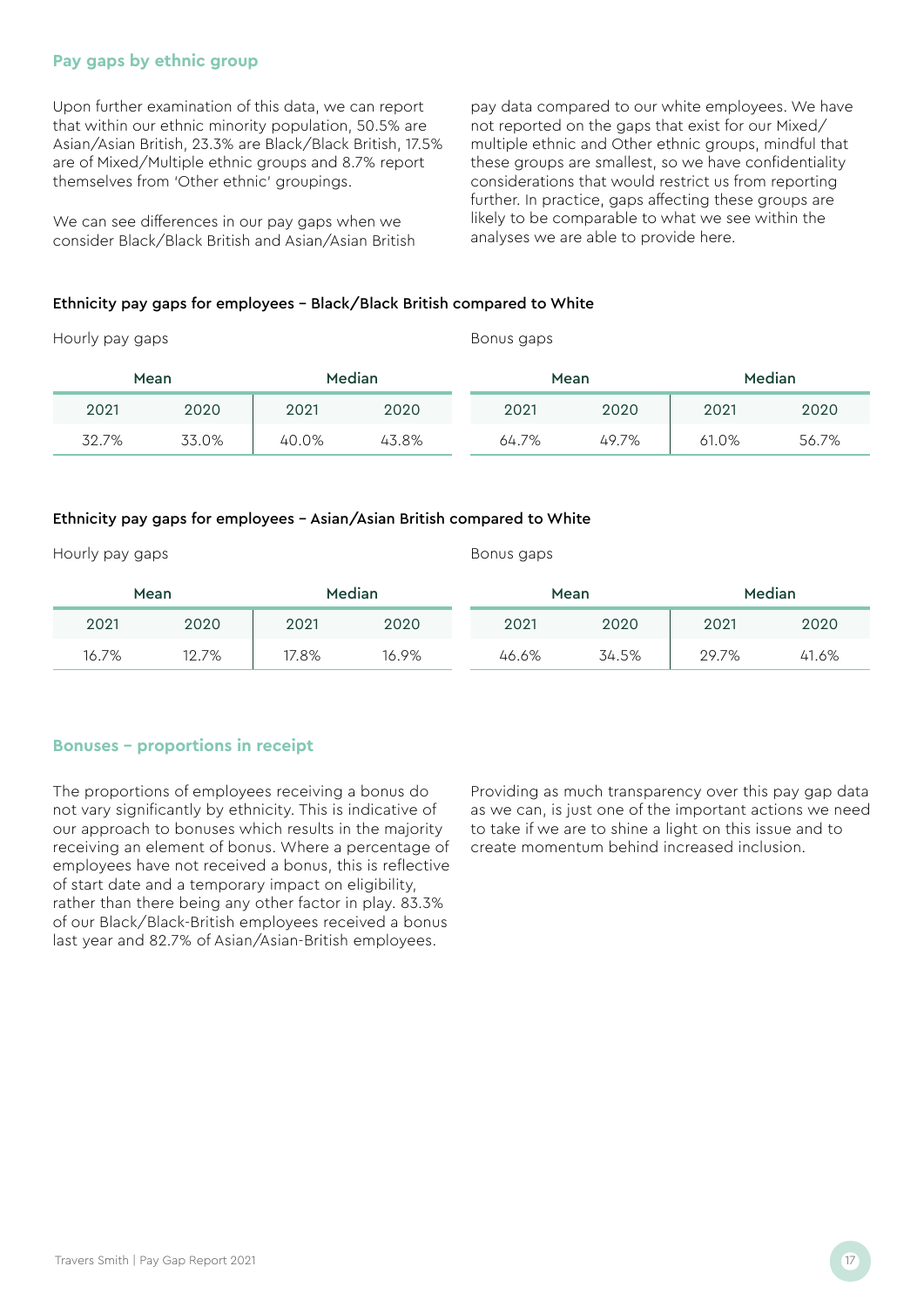# **Employee pay gap reporting**



### **School type**

Within the legal sector there is recognition of the need to extend diversity and social mobility in the educational backgrounds of those recruited, so the diversity of employees across the sector reflects the diverse backgrounds of clients who instruct us and so that, as a firm, we are sure that we are extending the right opportunities to the most talented people available to us.

In this section of our report, we analyse the pay gaps which exist between those educated in fee-paying schools and those of non-fee-paying schools. These gaps illustrate the ongoing prevalence of privately educated graduates entering the legal profession to train as lawyers and the prevalence of PAs and other business services employees who have entered the sector from non-fee-paying school backgrounds. These distinct groups, and differences in their salaries, are influencing the large statistical gaps we see. Issues of perceived occupational segregation seem as evident in respect of school background as they do in analyses by gender.

We are aware of the limitations of the terms fee-paying" and "non-fee-paying" as they do not allow for nuances such as people from low-income backgrounds who may have secured a scholarship or bursary to attend a fee-paying school.

We also recognise that an analysis of fee-paying compared to non-fee-paying school settings is a fairly basic, UK-centric comparison and does not represent the plethora or complexity of school type backgrounds which may be relevant to some in our population. We see, for example, that 13.5% of our employees have been educated outside the UK and are not included in these figures.

Whilst this area of data is complex to analyse, and we may need to introduce further questions when collecting data, to understand this area better, we include statistics in pursuit of identifying gaps that exist.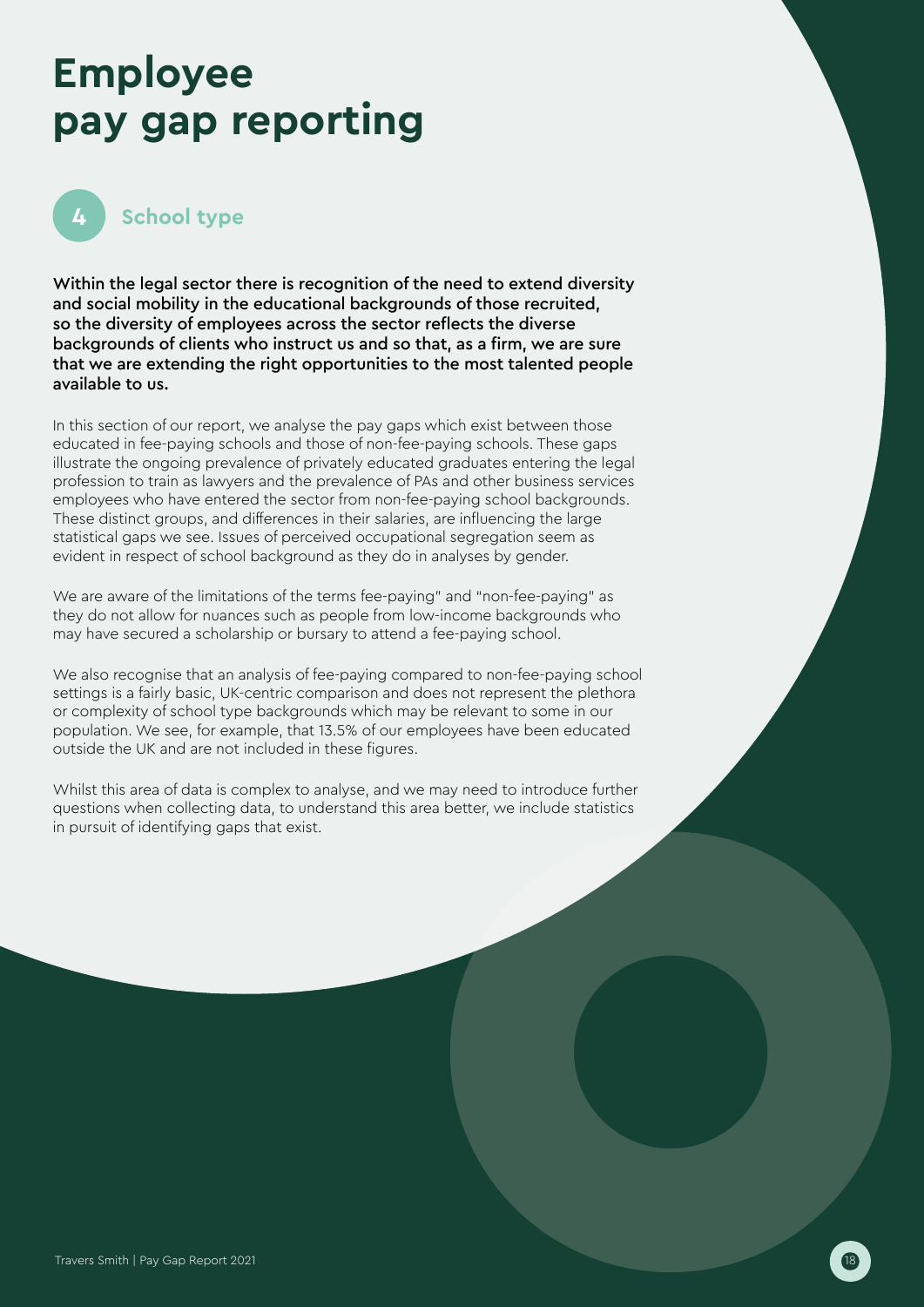### **Education Type pay gaps for employees – Fee-paying school background compared to non-fee-paying school background**

Hourly pay gaps **Bonus gaps** Bonus gaps

|       | Mean  |       | Median | Mean  |       | <b>Median</b> |       |
|-------|-------|-------|--------|-------|-------|---------------|-------|
| 2021  | 2020  | 2021  | 2020   | 2021  | 2020  | 2021          | 2020  |
| 24.8% | 42.7% | 49.4% | 51.0%  | 48.9% | 32.7% | 60.6%         | 72.4% |

Last year, we saw identical statistics for those receiving a bonus at 85%. In 2021, we see a slight gap emerging with 84.9% of those from fee-paying school backgrounds and 89.9% of those from non-fee-paying

backgrounds receiving a bonus. This is indicative of changes in the composition of our headcount in the last year, rather than due to any change in our policy

### **Headline statistics do not provide the full story**

When we consider in detail the backgrounds of individuals in different role types, we see greater diversity in the backgrounds of our people than the headline statistics might first suggest.

Almost two thirds of our Senior Counsel and 60% of our Senior Associates attended non-fee-paying schools. Whilst 55.5% of our more junior Associates attended fee-paying schools, only 37.5% of our Trainees come from that same route. These statistics paint a picture of lawyers having an opportunity to be recruited and to thrive within our firm, irrespective of their original educational and social background.

The statistics also make apparent that much, if not all, of the gap comes from the comparison of PA, paralegal and business services salaries against the lawyer salaries which are higher. 87% of our business services and PA population has a non-fee-paying school background.

Whilst we expect to see ongoing successful recruitment of talent from a variety of different school settings, we foresee this being an aspect of our pay gap reporting where we will continue to see wide, occupational pay gaps for some years to come, even if some of these gaps have narrowed in the last year.

Diversity of educational background remains a priority for the firm as we strive to create deeper client connection and access to opportunity for all. We recognise further exploration is needed to better understand this data, the impacts of educational background for our people and for those interested in working at the firm.

### **Educational background of parents and generational changes**

This year, for the first time, we have asked our employees for an insight into the educational backgrounds of their parents to understand the extent to which we have employees who are in the first generation of their family to attend university. We do not yet hold full data but have received responses so far from 65.7% of our employees.

This data shows us that 51.2% of employees who have provided data for this aspect have one or both parents who have been educated at university. 48.2% of our employees are first generation university educated, with 32.7% of this group working in legal roles.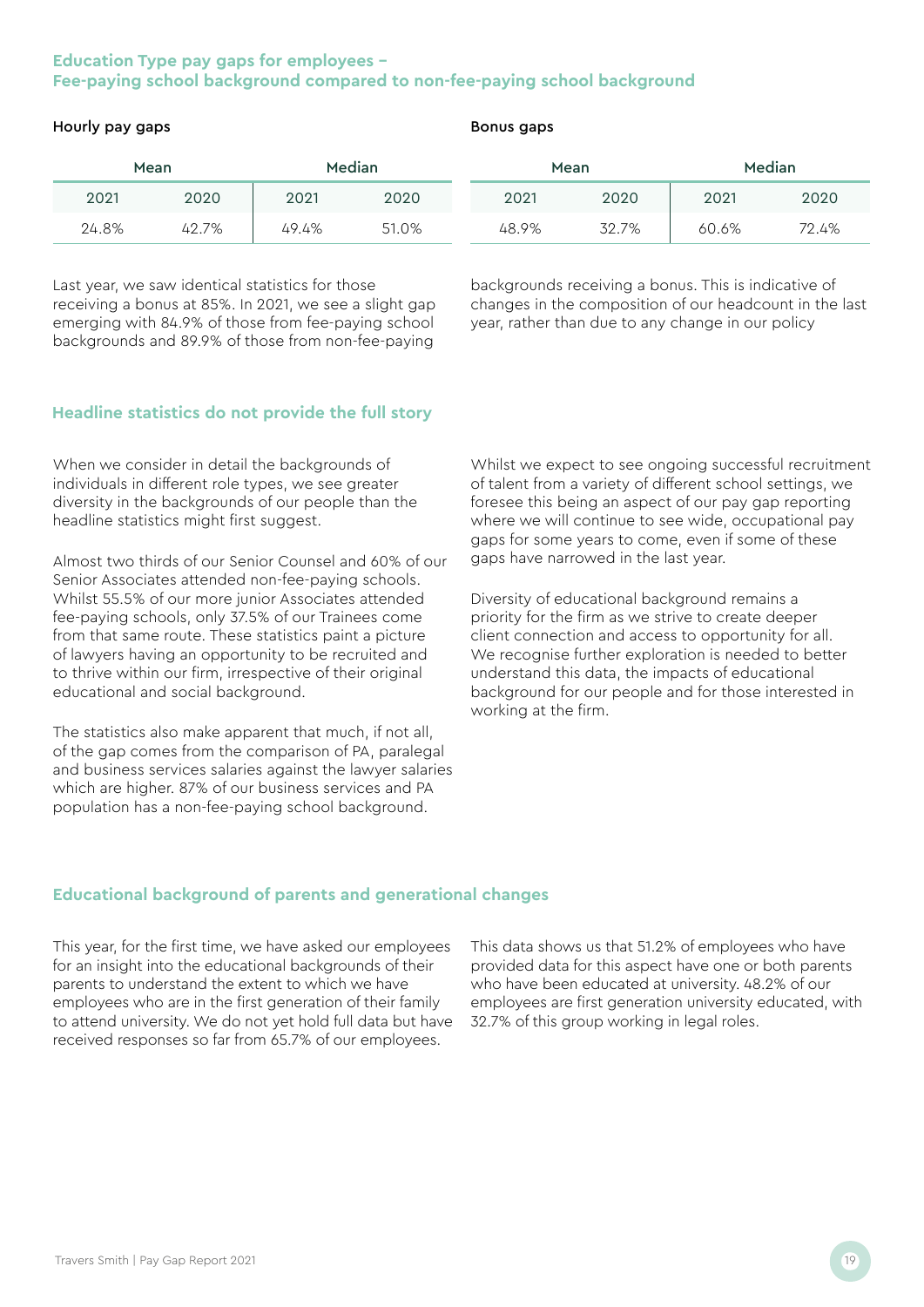# **Employee pay gap reporting**



### **Sexual orientation**

89.3% of our population have self-declared their sexual orientation. The statistics shown overleaf have been calculated using these records only. Whilst we recognise that these statistics will not be truly representative until we have diversity data for all, these will provide some insights to us as we continue our efforts over the next twelve months to improve the amount of data we hold.

Those recorded as LGB+ represent 5.1% of the population that has provided diversity data. Given the need to protect the confidentiality of individuals, we are able to show the pay gap of LGB+ compared to straight/heterosexual employees but are not seeking to calculate the pay gaps at a more granular level. We refer to LGB+ and not LGBT+ in this section as we are examining pay gaps relating to sexual orientation, and not gender identity.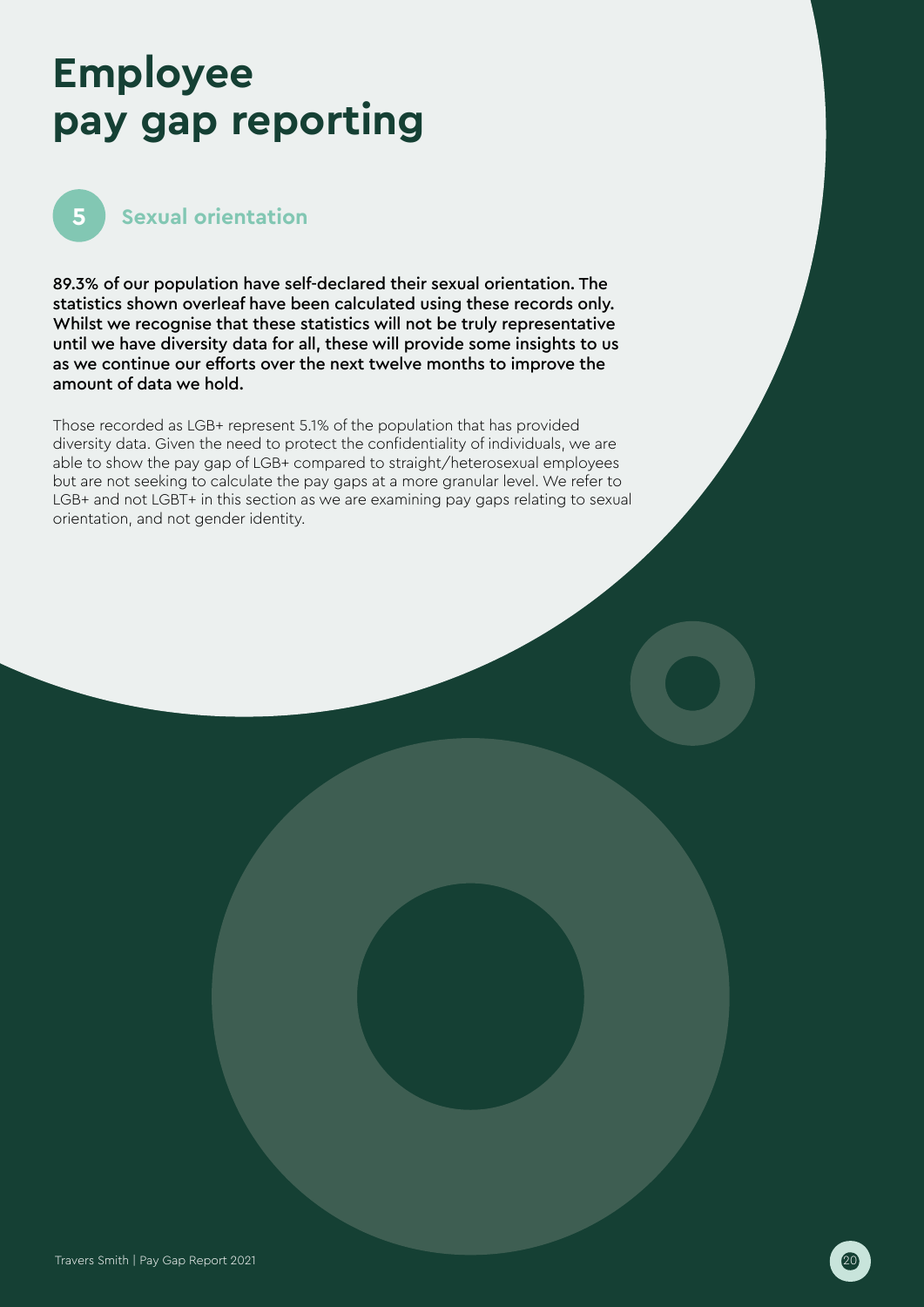### **Sexual orientation pay gaps for employees – LGB+ compared to straight/heterosexual**

### Hourly pay gaps **Bonus gaps** Bonus gaps

|       | Mean  |       | Median |  |       | Mean  | Median |       |
|-------|-------|-------|--------|--|-------|-------|--------|-------|
| 2021  | 2020  | 2021  | 2020   |  | 2021  | 2020  | 2021   | 2020  |
| 17.5% | 11.1% | 38.2% | 17.4%  |  | 24.1% | 35.9% | 15.7%  | 13.6% |

We see widening pay gaps this year, again impacted by the outlier data previously described. If this unrepresentative data had not been included, our pay gaps would be comparable to what we saw last year. What is more positive, on further analysis, is a small positive gap in favour of our LGB+ group in each of the pay quartiles in 2021; illustrative of the recruitment and representation of talented individuals across the firm in the last year. Our LGB+ population is small but represented in each of the pay quartiles.

We are proud to include individuals identifying themselves as LGB+ across the firm, some of whom represent our organisation at very senior levels. We recognise however that we will need to continue to focus on inclusivity across all levels of the firm if we are to succeed in reducing the gaps which exist and safeguarding a rich pipeline of talent for the future.



### **Hourly pay gap quartiles**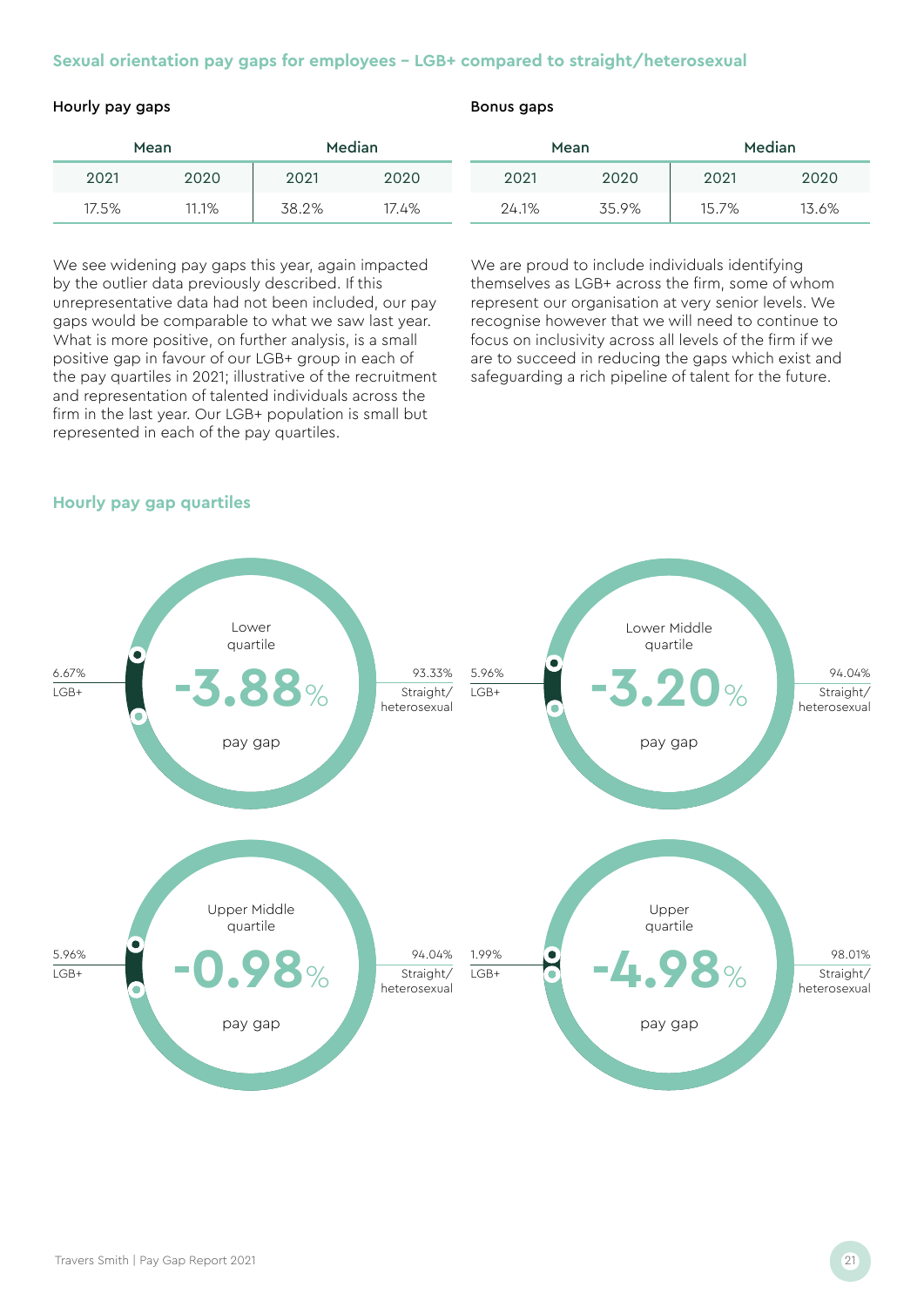### **Bonuses – proportions in receipt**

In our report last year, we outlined that 25% of LGB+ people had not received a bonus due to the timing of the recruitment of people and when they were first eligible to receive a bonus. At the time, these statistics were disproportionately impacted by the headcount being small overall. We predicted an improvement in our bonus statistics once full year bonus awards were

delivered and this has happened with 87.1% receiving a bonus in the last year. We now see comparable proportions receiving a bonus across the LGB+ and straight/heterosexual groups.



#### **Bonus gap insights**

In our report last year, we also outlined that our bonus pay gap showed a mean which was influenced disproportionately by pro-rated, reduced awards provided to LGB+ people as a consequence of short service during our bonus year or as a result of part time working. This affected the statistics for 43% of the group in 2020, which has had a substantive impact. In 2021, we have retained these 2020 new employees who now have full bonus eligibility and we are starting to see the gap reducing. Our outlier data has influenced the statistics we see, so the gap would have reduced further, if this data had been excluded, so the directional trend for this data is positive.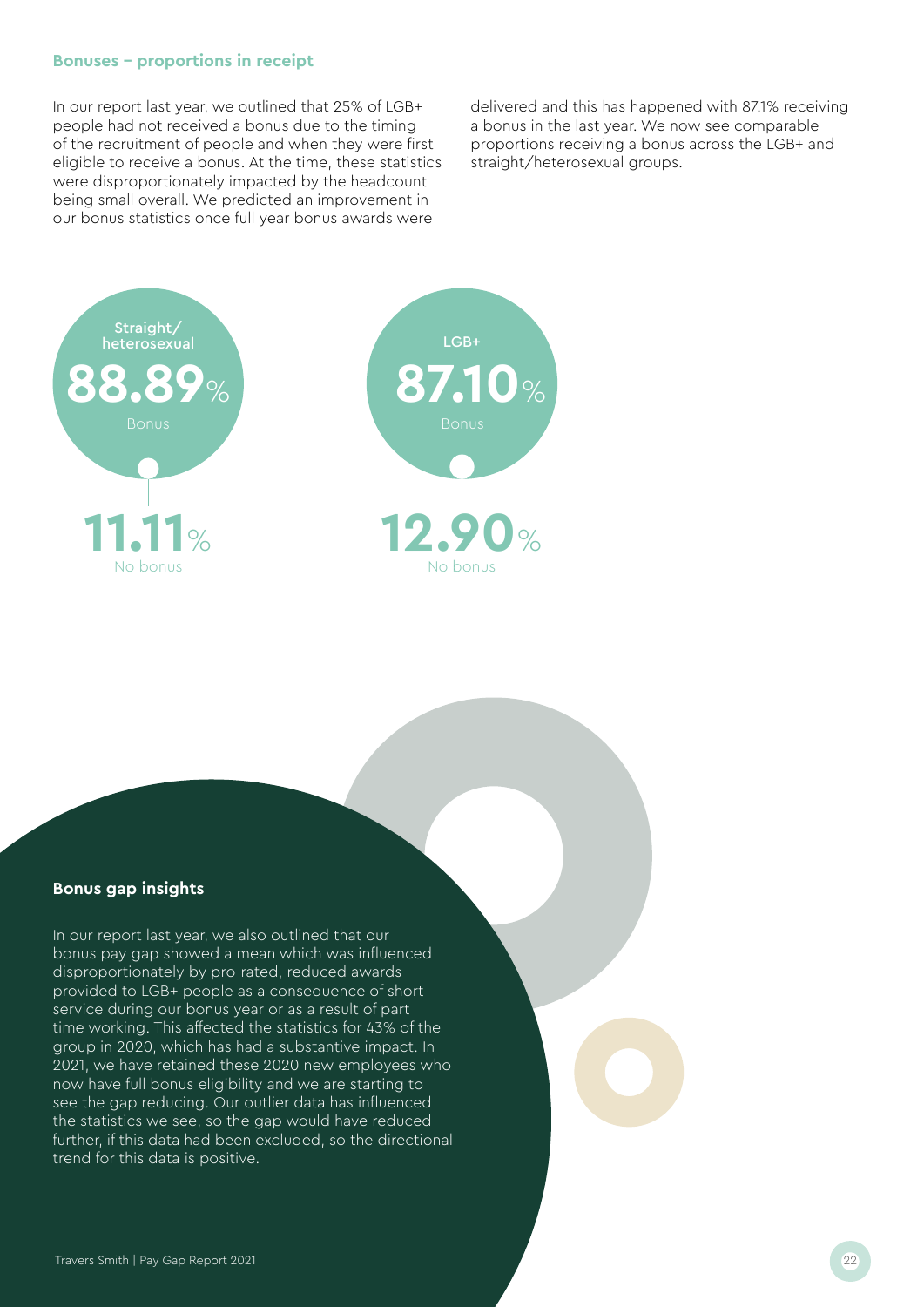We expect to continue to see fluctuations in our partner pay gap data, yearon-year. Given the smaller size of this group, changes to the partnership such as lateral hires (of which we have very few), movement from junior equity partner to full equity partner, and retirement, maternity leaves and promotions, will have a more marked impact on our partner pay gap data than we would see across our employee population.

We have been successful in recent years at promoting women into partnership roles. We now have around half of the females partners represented in our data in the full equity, although two thirds remain positioned across the more junior half of the full equity at the current time. We will have a pay gap for some years as a result, but our focus remains on eradicating this gap over time.

Beyond gender considerations, we are conscious of the need to build diversity in our partnership and to benefit from the widest possible array of talent that we hope will lead our firm in the future. This section of the report provides gender pay gap analyses, but also starts to explore other diversity aspects which we know are important if we are to thrive as a partnership.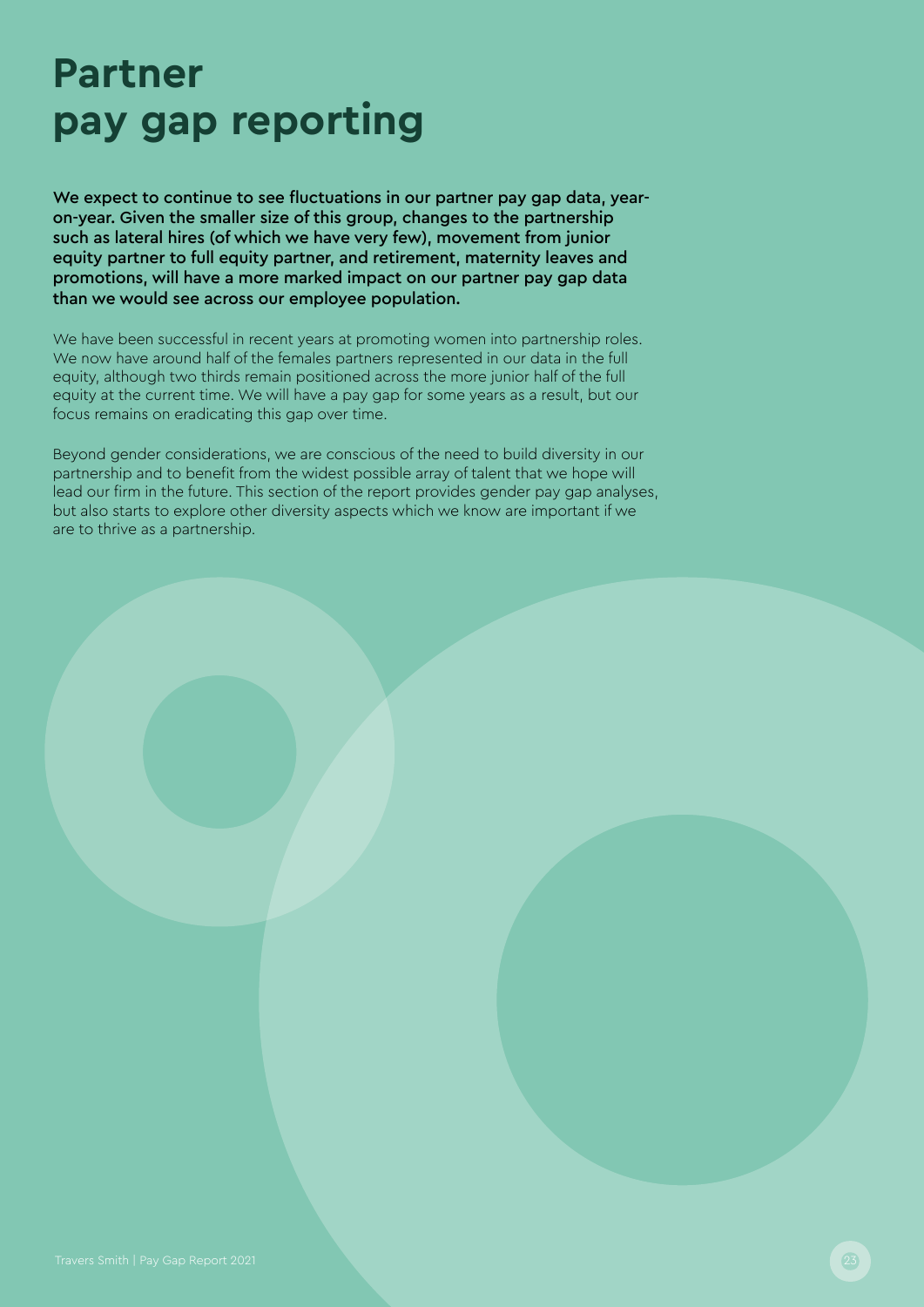

The difference in the seniority profiles of male and female partners continues to be relevant in our pay gap calculations this year, however, as our female partners become more senior, in time, we envisage our pay gaps reducing. We are proud we have retained our female

partners and remain focused on our female talent pipeline into the partnership over time, as illustrated by the long-term trend data here which shows a reduction in these pay gaps.

| Pay gaps          | 2021  | 2020  | 2019  | 2018  | 2017  | <b>Difference</b><br>2021 vs 2020 |
|-------------------|-------|-------|-------|-------|-------|-----------------------------------|
| Mean<br>pay gap   | 18.0% | 18.1% | 23.9% | 23.7% | 7.1%  | $-0.1%$                           |
| Median pay<br>gap | 21.4% | 23.1% | 51.1% | 29.3% | 24.9% | $-1.7%$                           |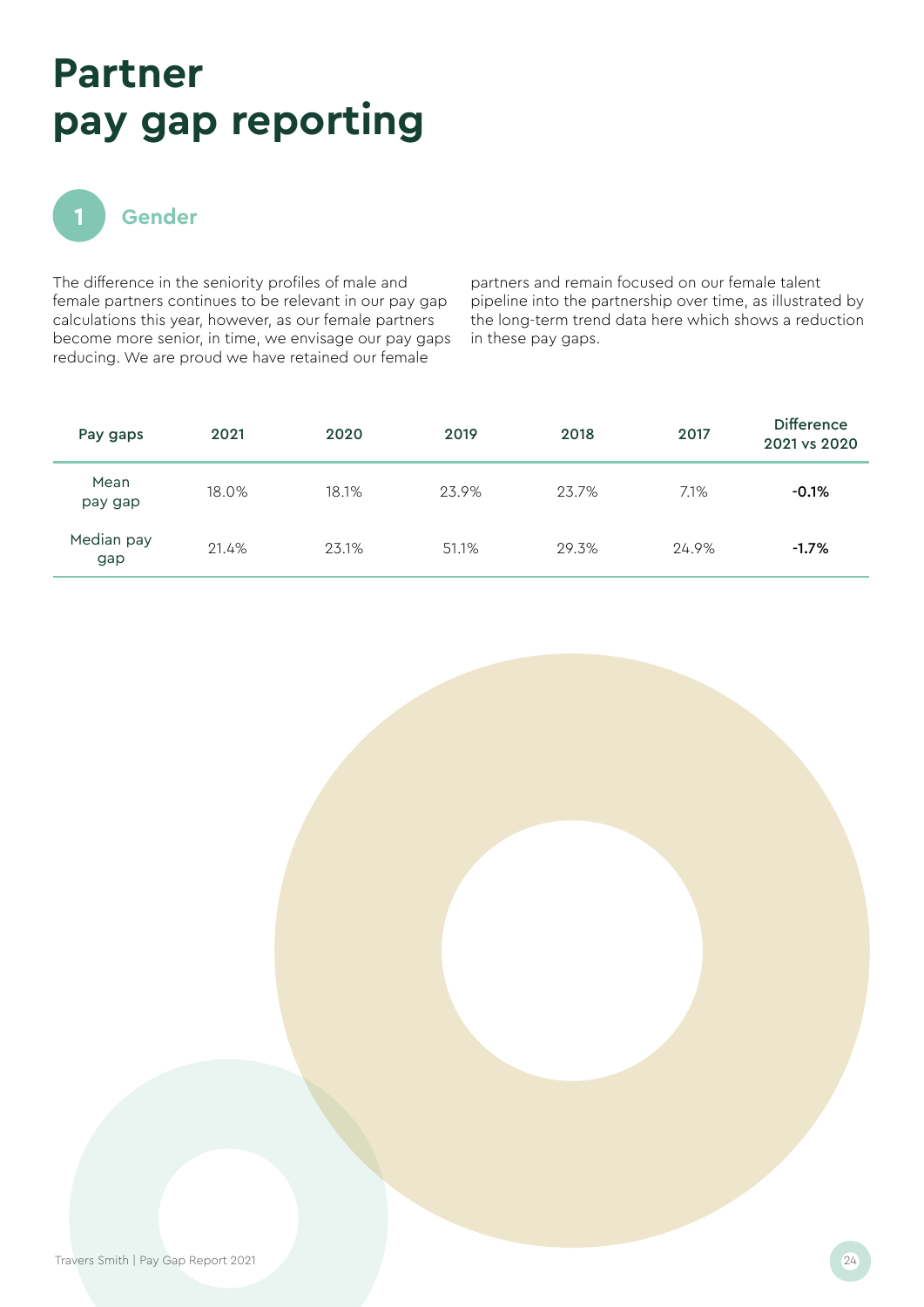### **Hourly pay gap quartiles**

The pay quartiles presented below represent the distribution of gender across four equally sized groups based on hourly pay. These show women represented in each of the quartiles, although women are more heavily represented in the lowest quartile, reflective of our recent promotion of women into junior equity levels. It is positive to see greater representation of

women this year in the upper middle quartile, where presence has grown from 9.5% in 2020 to 19% this year, and a small positive gap in favour of women in the upper quartile.

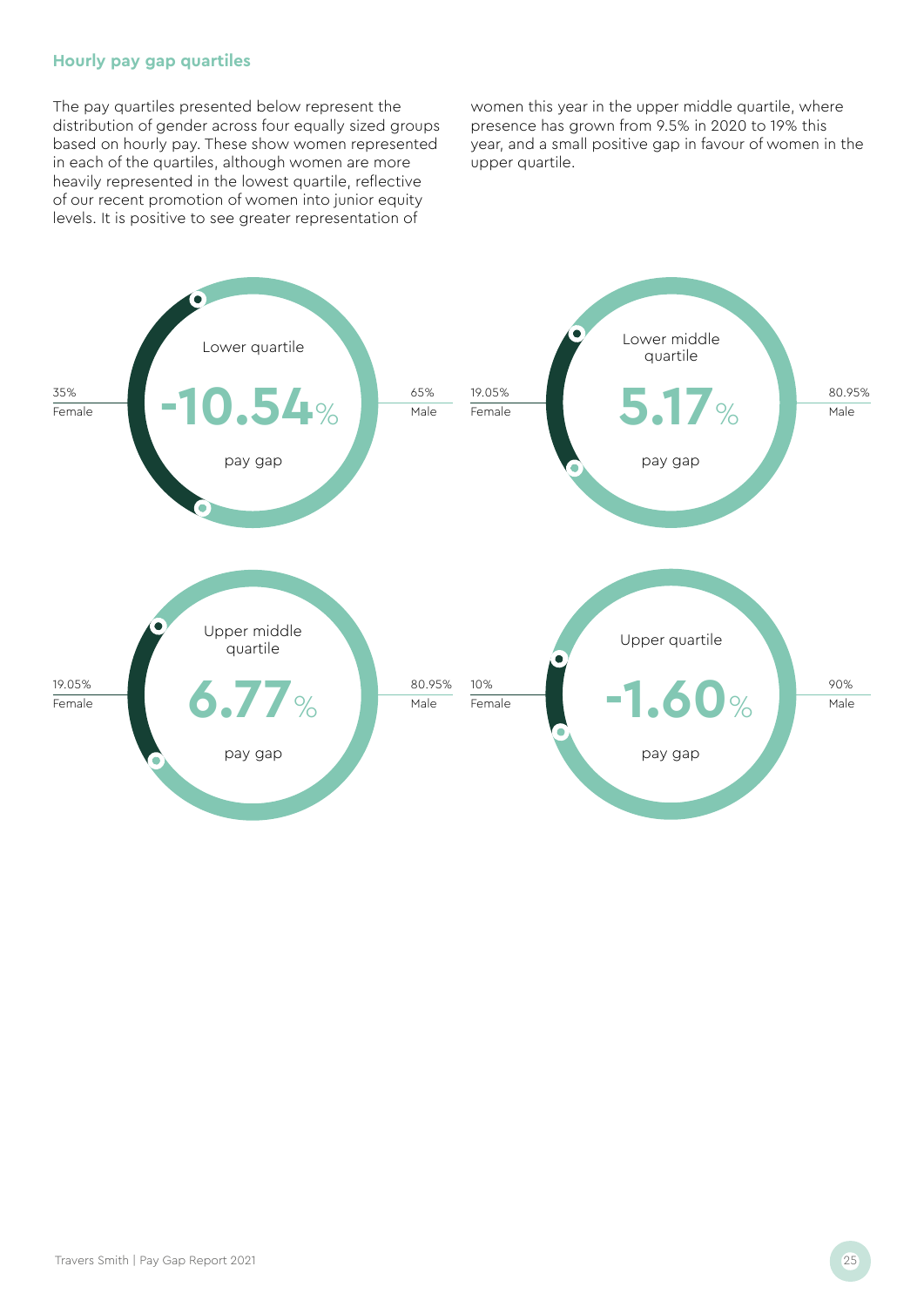### **Gender bonus gap**

In our 2018 report, our female median bonus value was a full equity partner bonus value. This senior level bonus created a gap in favour of women. In 2019, with an increased number of women in the partnership, a bonus gap arose in favour of men, by virtue of the female median bonus value then being one from the junior equity partner group. This change in the data illustrates the propensity for us to see large shifts in the data year to year, dependant on specific recipients and their seniority within the group.

This year, we see the mean bonus gap increasing; a consequence of our mean female bonus being a part time pro-rated value this year and some isolated,

exceptional data, unrepresentative of our approach overall, which is also having an impact on our figures. If we had been able to remove the unrepresentative data, our mean bonus gap would have reduced to 37.6%; much more consistent with the longer-term trend data we see.

We recognise we need time and retention of our female partners to move the dial in relation to these statistics long term. Although sizable gaps continue to exist in the short term, we know our female partners will gain in seniority and will positively impact these figures as we look to the future.

| Bonus gaps          | 2021  | 2020  | 2019  | 2018       | 2017       | <b>Difference</b><br>2021 vs 2020 |
|---------------------|-------|-------|-------|------------|------------|-----------------------------------|
| Mean<br>bonus gap   | 60.4% | 49.3% | 30.3% | 41.3%      | 18.3%      | $+11.1%$                          |
| Median<br>bonus gap | 62.3% | 50.0% | 46.5% | $-125.0\%$ | $-100.0\%$ | $+12.3%$                          |

### **Bonuses – proportions in receipt**

We see comparable proportions of men and women receiving discretionary bonuses in 2021.

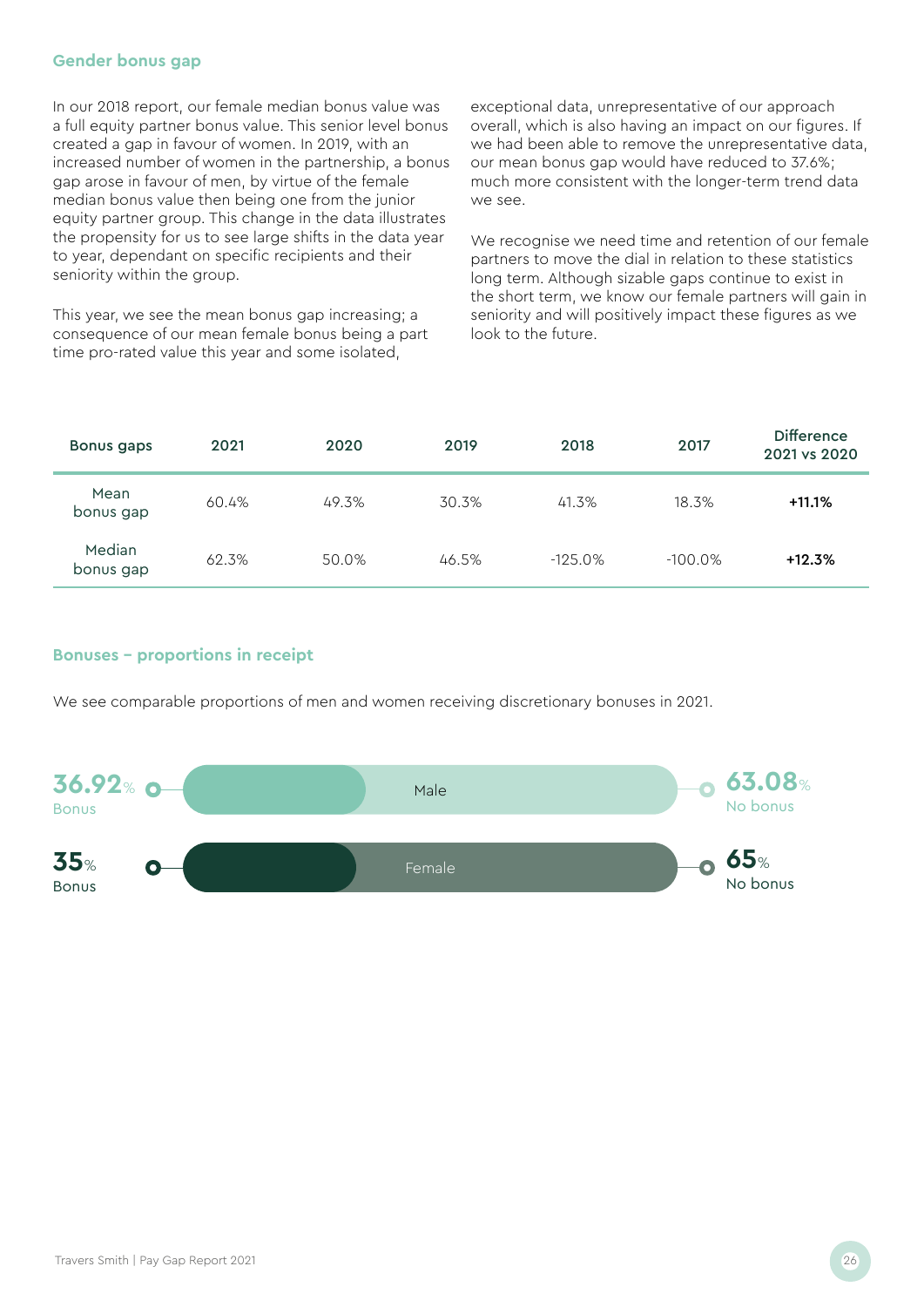

### **Disability**

Disability is often hidden from view. Aligned to our efforts to provide transparency in relation to pay gaps within our employee population, we also want to provide some insights into our partner disability data. We have disability related information available for 85% of our partners and see that 8.6% of partners who have provided a response, report themselves as

disabled. Although the population of partners is small, we want to provide data which we feel we can share without impacting the confidentiality of the individuals concerned. A sharing of data is possible in relation to our hourly pay data because we have a record for all, but we do not regard this as feasible when we consider individual bonus data.

### **Disability pay gaps for partners – Disabled compared to without disability**

### Hourly pay gaps **Bonus gaps** Bonus gaps

|          | Mean     | Median   |          |                       | Mean                  |                       | Median                |
|----------|----------|----------|----------|-----------------------|-----------------------|-----------------------|-----------------------|
| 2021     | 2020     | 2021     | 2020     | 2021                  | 2020                  | 2021                  | 2020                  |
| $-6.5\%$ | $-4.2\%$ | $-3.6\%$ | $-3.9\%$ | Unable to<br>disclose | Unable to<br>disclose | Unable to<br>disclose | Unable to<br>disclose |

All of our partners reporting as disabled are full equity partners, so in senior leadership positions and managing important client relationships across the firm. Their seniority is producing the positive pay gaps we report above, but this does not mean we have the full measure of their experience of work. We know little about the disabilities each lives with, for in most instances, partners have chosen not to record the

nature of their disability type. We hope, in our efforts to gather improved data over time, we can shine a light on this aspect of diversity and start to normalise conversations about disability.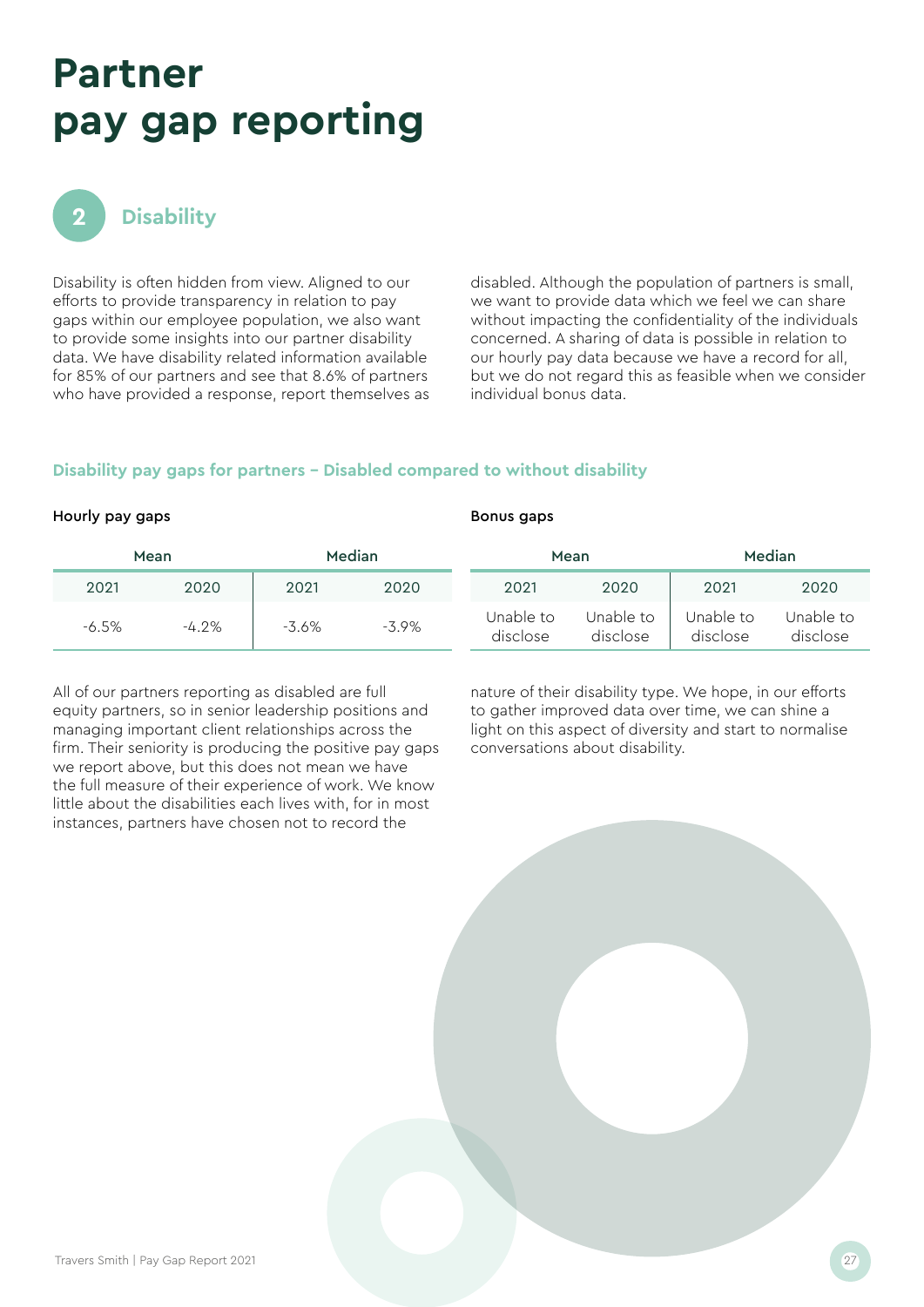

### **Ethnicity**

This year, we once again provide some limited ethnicity related pay gap information. We have ethnicity related information available for 90.9% of our partners and see that 2.9% of partners identify as minority ethnic. Although the population of partners is small, we want to provide data which we feel we can share

without impacting the confidentiality of the individuals concerned. A sharing of data is possible in relation to our hourly pay data because we have a record for all, but we do not regard this as feasible when we consider individual bonus data.

### **Ethnicity pay gaps for partners – Ethnic minority compared to white**

### Hourly pay gaps **Bonus gaps** Bonus gaps

|      | Mean |      | Median |                       | Mean                  |                       | Median                |
|------|------|------|--------|-----------------------|-----------------------|-----------------------|-----------------------|
| 2021 | 2020 | 2021 | 2020   | 2021                  | 2020                  | 2021                  | 2020                  |
| 4.4% | .4%  | 6.4% | 1.5%   | Unable to<br>disclose | Unable to<br>disclose | Unable to<br>disclose | Unable to<br>disclose |

Our ethnic minority partners make a critical contribution to the firm, not just in the leadership they offer within their teams but also in their capacity as role models to younger, aspiring lawyers who can see real and tangible prospects of becoming partners themselves in the future. We know we have a long way to go before

those within these communities feel fairly and equally represented at partnership levels, but we hope our efforts of today to recruit and retain talented lawyers from these communities will help to engender a more inclusive culture for the future.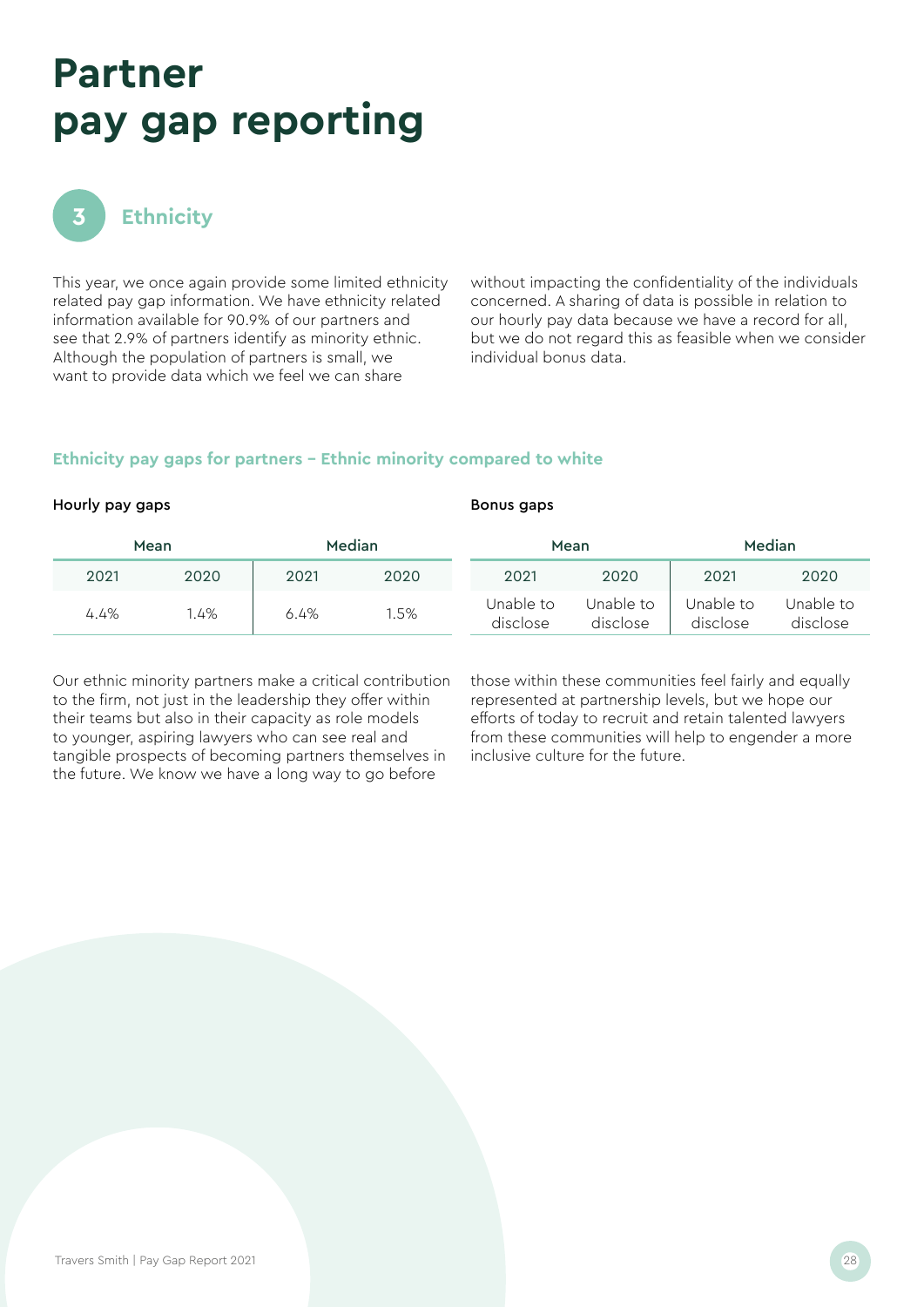

### **School type**

For the first time this year, we analyse the pay gaps which exist for partners between those educated in feepaying schools and those of non-fee-paying schools.

Whilst this area of data is complex to analyse, and we may need to introduce further questions when collecting data, to understand this area better, it is important to include these statistics in pursuit

of identifying gaps that exist. We have collected responses from 85.7% of our partners. In this group, 54.5% have fee-paying school backgrounds and 45.5% have non-fee-paying school backgrounds.

### **Education Type pay gaps for partners – Fee-paying school background compared to non-fee-paying school background**

| Hourly pay gaps |        | Bonus gaps |           |  |
|-----------------|--------|------------|-----------|--|
| Mean            | Median | Mean       | Median    |  |
| 2021            | 2021   | 2021       | 2021      |  |
| 4.69%           | 0.0%   | 38.9%      | $-50.0\%$ |  |

In respect of proportions in receipt of a bonus, 36.1% of those from fee-paying school backgrounds received a bonus, compared to 41.9% of partners from non-fee-paying school backgrounds.

### **Educational background of parents and generational changes**

When you consider the educational backgrounds of the parents of partners, we see that 32.2% of partners who have provided a response to this aspect are first generation graduates where neither parent has previously been to university. We expect to see some movement in this data over time as younger lawyers progress into the partnership, as we expect a larger proportion of this group to have family members who have been university educated, purely as a

consequence of university education becoming ever more commonplace over recent decades. Nonetheless, it is positive to see this diversity of backgrounds within our partner group, reflecting a focus on equality of opportunity at the firm.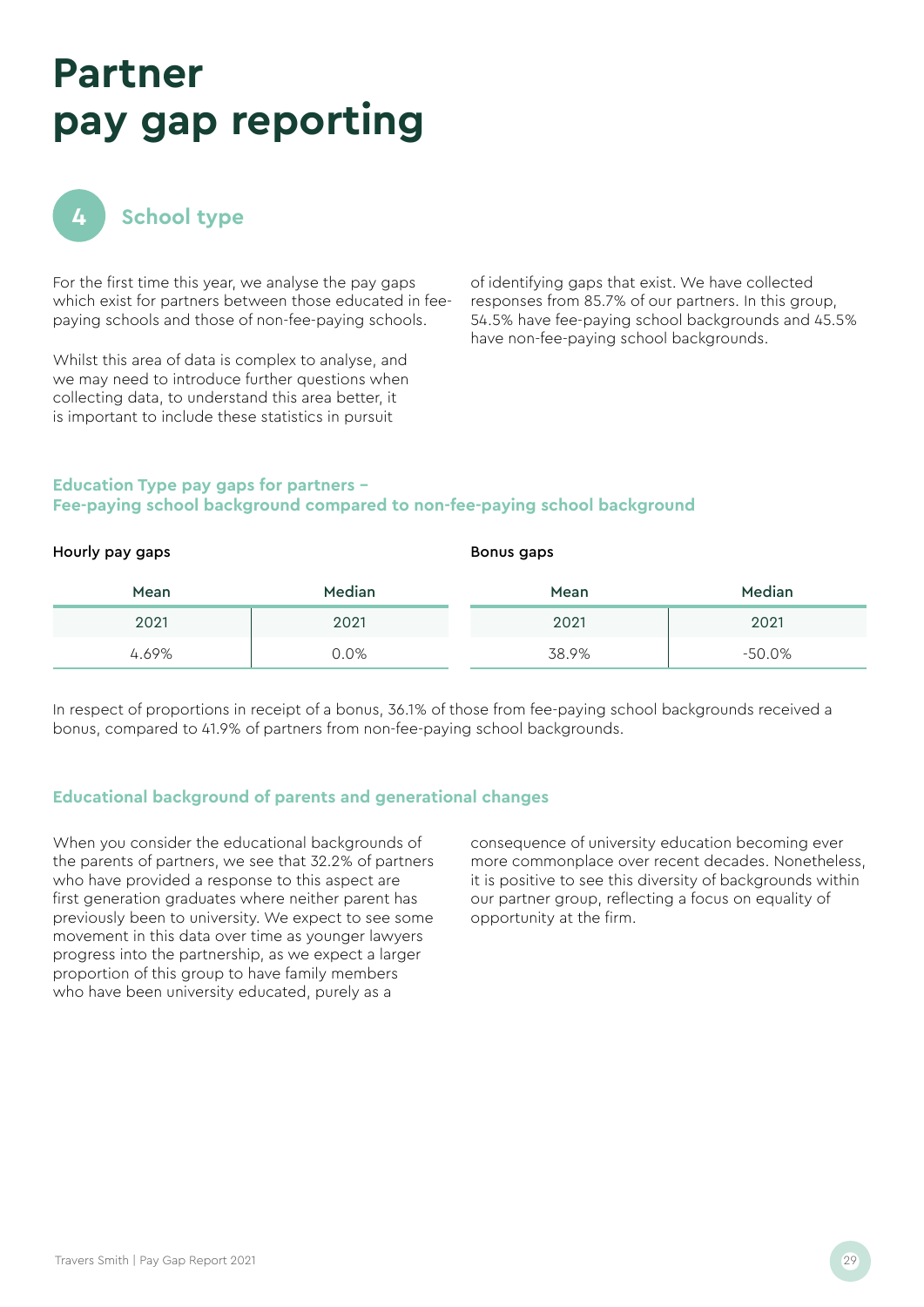

### **Sexual orientation**

Across our partner group 90.8% of partners have selfdeclared their sexual orientation. Amongst this group, 4.3% report themselves as part of our LGB+ community. Similar to our reporting of other areas of data, we can report on our hourly pay data because we have a record for all, but we do not regard this as feasible when we consider individual bonus data. For this reason, our reporting is limited.

### **Sexual orientation pay gaps for partners – LGB+ compared to straight/heterosexual**

### Hourly pay gaps **Bonus gaps** Bonus gaps

|       | Mean  | Median |       |                       | Mean                  |                       | Median                |
|-------|-------|--------|-------|-----------------------|-----------------------|-----------------------|-----------------------|
| 2021  | 2020  | 2021   | 2020  | 2021                  | 2020                  | 2021                  | 2020                  |
| 39.7% | 69.3% | 60.0%  | 60.0% | Unable to<br>disclose | Unable to<br>disclose | Unable to<br>disclose | Unable to<br>disclose |

The gaps we see are currently the size they are because two thirds of our LGB+ partners are in the junior equity at present. In such a small cohort, this dynamic has a significant bearing on the statistics. Over the next few years, we will see these partners move into the full equity and these statistics will markedly change. We also hope to have a larger cohort of LGB+ partners included in our analysis when calculating values in the future.

It is of critical importance to us that partners feel they can disclose their sexual orientation and can bring their whole selves to work, whether that be through vocalising their sexuality and being a figurehead and champion of LGB+ inclusion within the firm, or whether

by simply fulfilling their role without prejudice; content in the knowledge that the firm is open and inclusive to all. Whilst some of the barriers and prejudices may have reduced somewhat in recent times, we are conscious there remains a path in front of us to fully and firmly eradicate any ongoing perceptions of inequality or exclusion. The LGB+ community has shone a light on some of the challenges faced by the group and we must keep momentum behind these efforts as we look to the future. Our partner members of our LGB+ community play an important role in demonstrating that conversations can be free and without prejudice.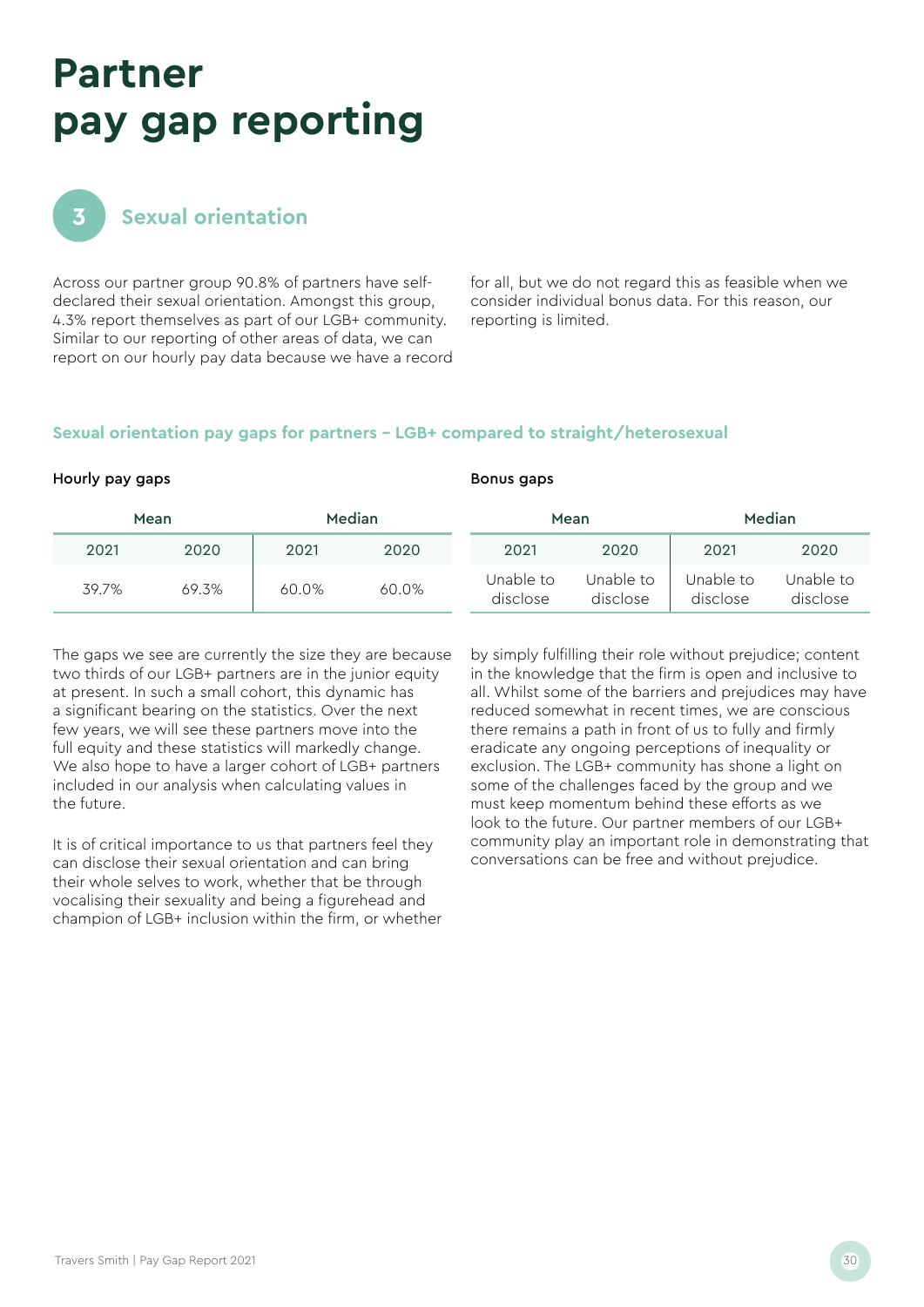# **Combined Employee and Partner pay gap reporting**

In 2021, employees saw their employment status transfer from Travers Smith Employment Services Company to Travers Smith LLP. We therefore provide a combined set of statistics for the first time. We have sought to outline the factors underpinning our statistical results in each of the previous sections so will not seek to repeat this type of commentary but reiterate our resolve to reduce the gaps which exist and to provide equality of opportunity and inclusion across the firm.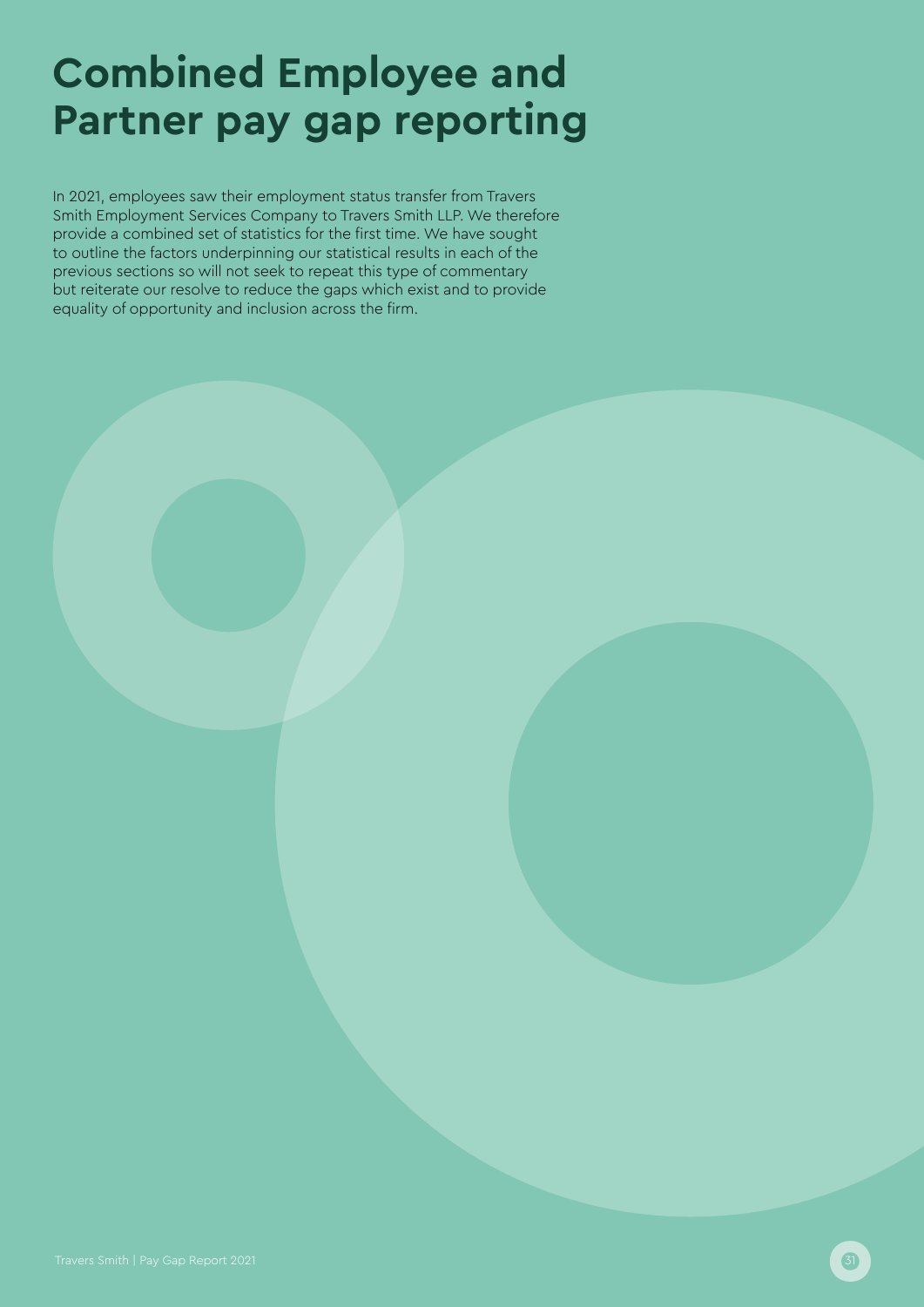

### Hourly pay gaps

### Bonus gaps

| Mean  | Median | Mean  | Median |
|-------|--------|-------|--------|
| 2021  | 2021   | 2021  | 2021   |
| 57.1% | 29.0%  | 75.0% | 42.9%  |

### **Hourly pay gap quartiles**



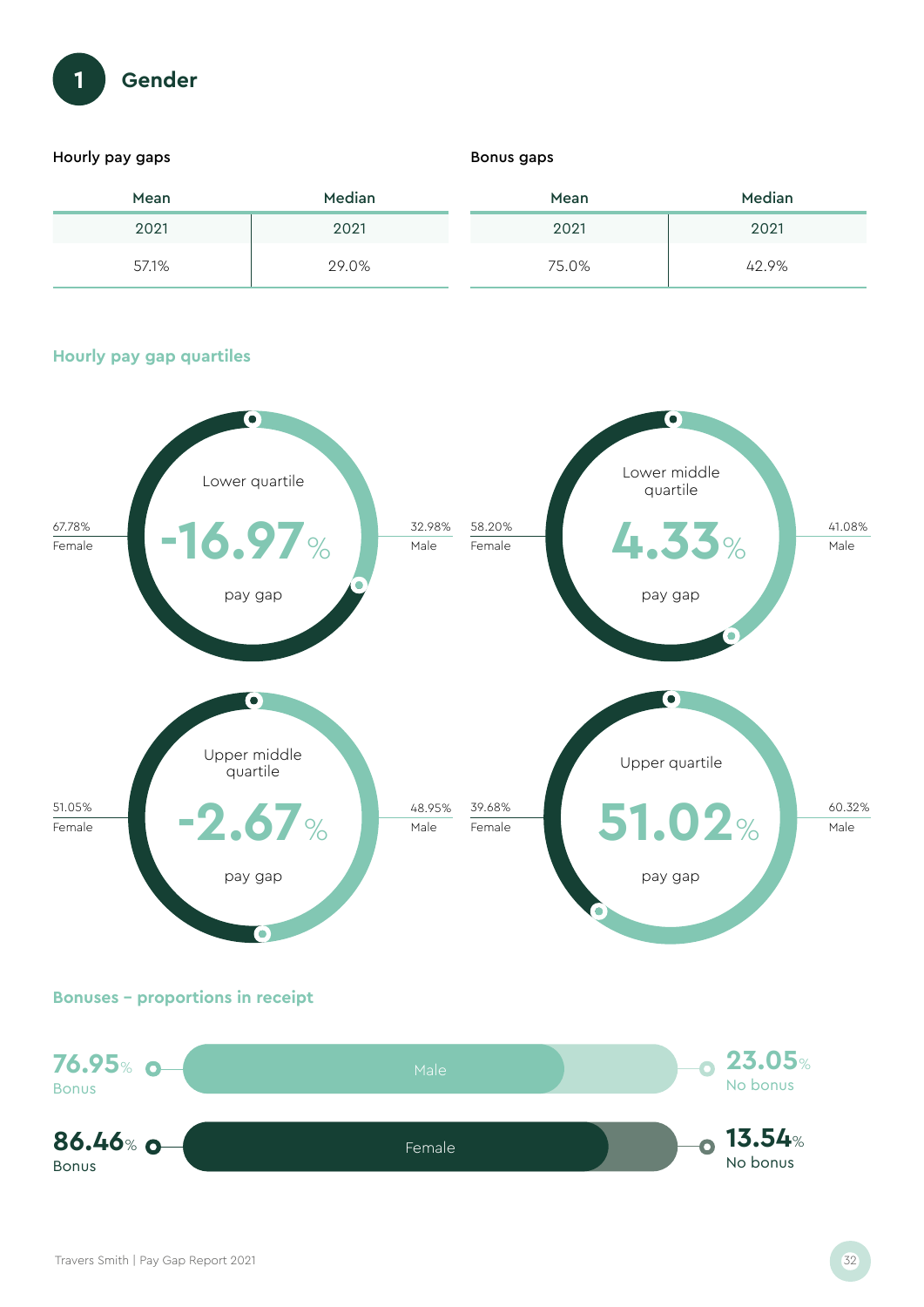

### **Disability pay gaps – Disabled compared to without disability**

| Hourly pay gaps |        | Bonus gaps |        |  |
|-----------------|--------|------------|--------|--|
| Mean            | Median | Mean       | Median |  |
| 2021            | 2021   | 2021       | 2021   |  |
| 16.0%           | 39.5%  | 48.4%      | 17.6%  |  |

### **Hourly pay gap quartiles**



**Bonuses – proportions in receipt** 

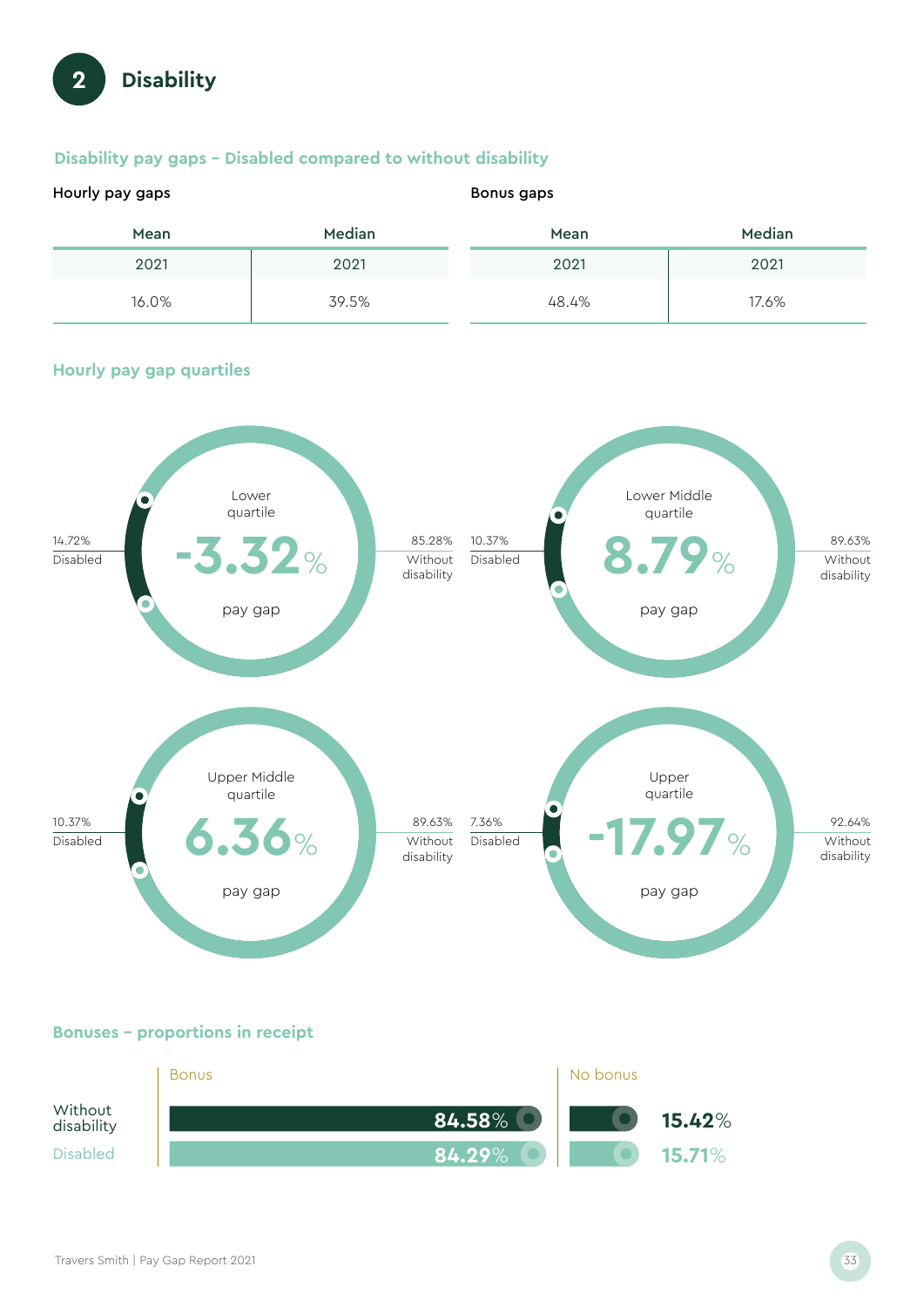

### **Ethnicity pay gaps – Ethnic minorities compared to white**

| Hourly pay gaps |        | Bonus gaps |        |  |
|-----------------|--------|------------|--------|--|
| Mean            | Median | Mean       | Median |  |
| 2021            | 2021   | 2021       | 2021   |  |
| 54.9%           | 43.9%  | 82.6%      | 64.7%  |  |

### **Hourly pay gap quartiles**



**Bonuses – proportions in receipt** 

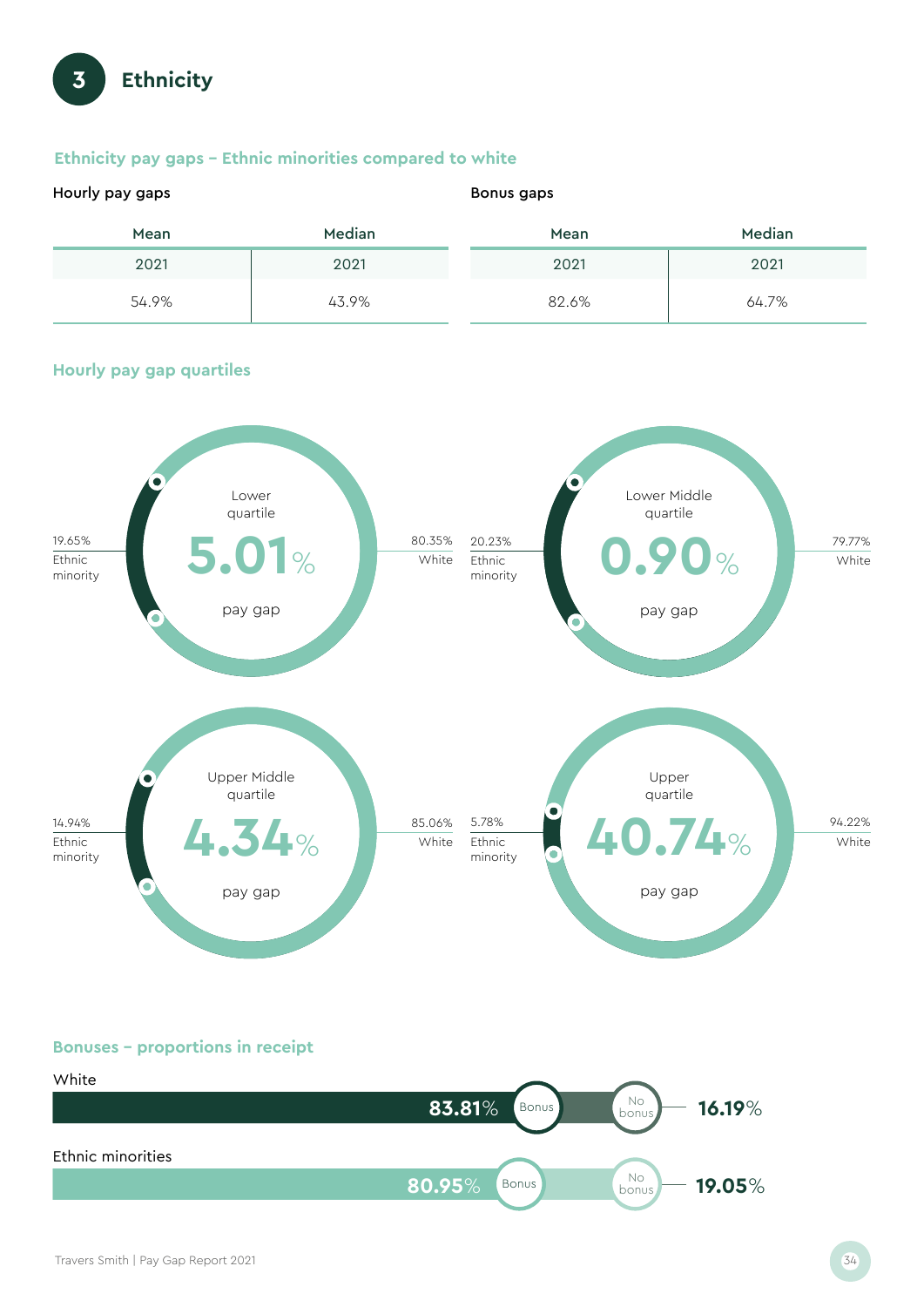

### **Education Type pay gaps – Fee-paying school background compared to non-fee-paying school background**

| Hourly pay gaps |        | Bonus gaps |        |  |
|-----------------|--------|------------|--------|--|
| Mean            | Median | Mean       | Median |  |
| 2021            | 2021   | 2021       | 2021   |  |
| 43.7%           | 39.0%  | 64.1%      | 60.7%  |  |

### **Bonuses – proportions in receipt**



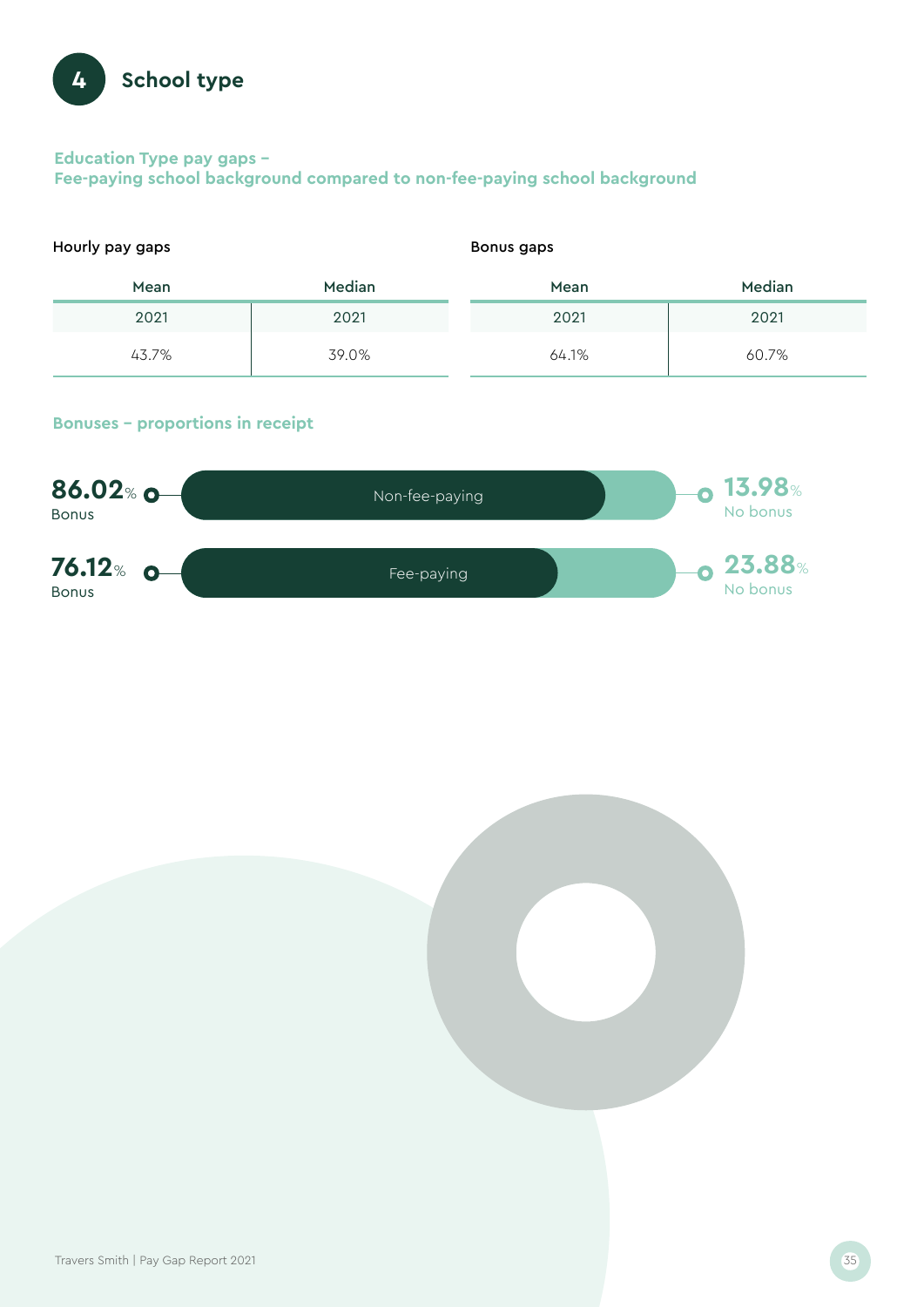# **5 Sexual orientation**

### **Sexual orientation pay gaps – LGB+ compared to straight/heterosexual**

| Hourly pay gaps |        | Bonus gaps |        |  |
|-----------------|--------|------------|--------|--|
| Mean            | Median | Mean       | Median |  |
| 2021            | 2021   | 2021       | 2021   |  |
| 34.2%           | 26.2%  | 61.9%      | 26.7%  |  |



### **Hourly pay gap quartiles**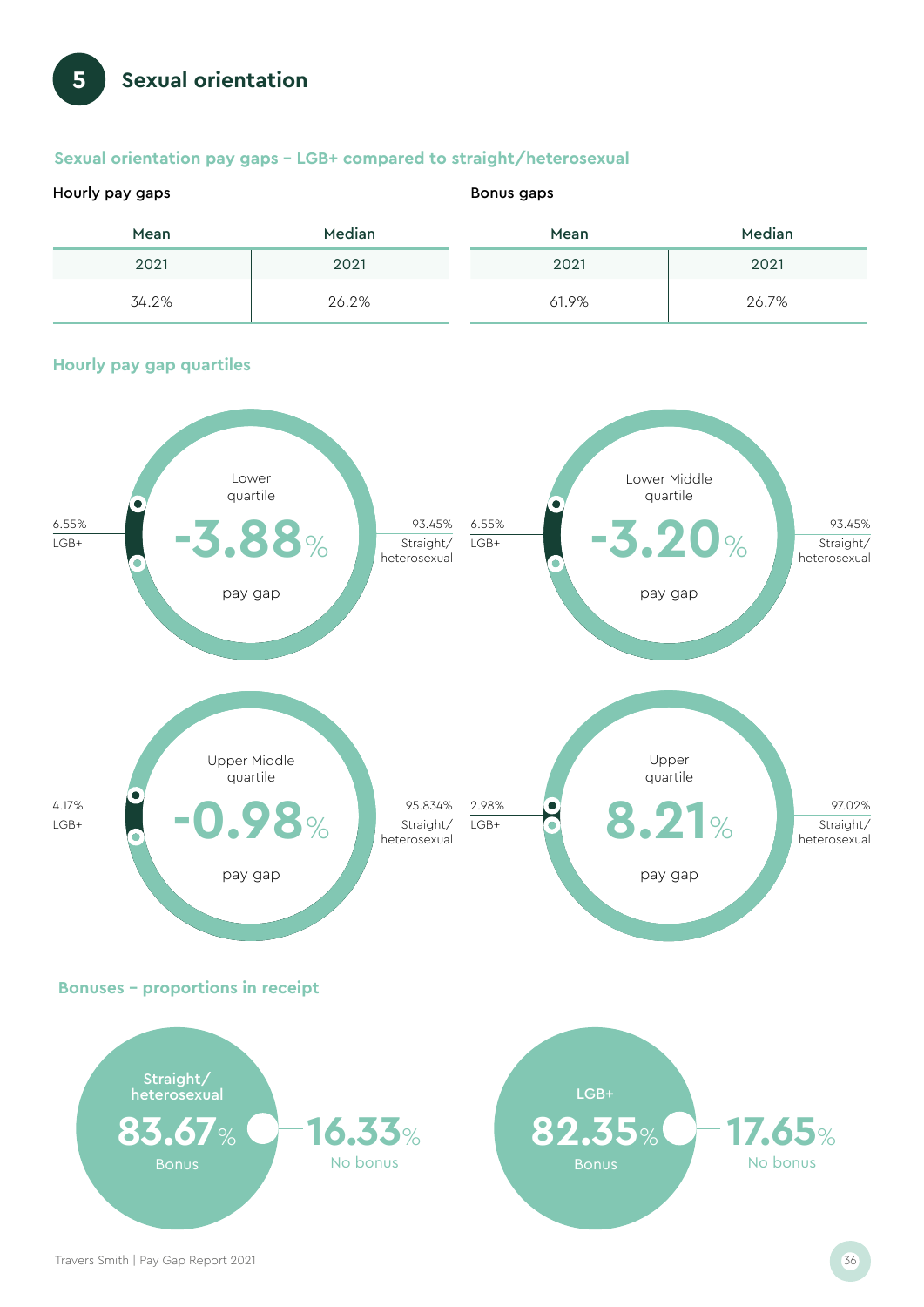# **Action planning**

We remain committed to taking action to close the pay gaps we see.

In relation to the gender pay gap, we know much of the gap relates to the ongoing overrepresentation of women in PA and administrative roles and the imbalance of men and women in our partnership. We remain confident that the policies and structures we have established, and our ongoing focus and commitment to deliver the right support for employees at all levels of the organisation, will make a substantive difference to individuals in their working lives and will have an impact on eradicating the pay gap over time.

We continue to consider all innovative suggestions for alternative working, irrespective of gender and have a deep commitment to develop a culture and working practices that support alternative and agile working and family leave.

The Covid-19 pandemic has resulted in employees unexpectedly taking their work lives directly into their home environments. During such difficult times, we took solace in sharing our unique experiences of lockdown and by sharing insights into our personal worlds. For many people, the lockdown period created a need to re-examine the delicate balance of work and home commitments. As we eventually emerge from lockdown, two unforeseen positives seem likely to be an acceleration of more permanent agile working and a greater sharing of home and caring responsibilities.

We have undertaken a Future Way of Working project, looking at how we should best respond to the changes that have occurred as a result of the pandemic. This project will incorporate feedback from across the firm and will have commitments to diversity and wellbeing at its core. These unprecedented times will positively impact on societal change and should reduce the imbalance between the genders as we look to the future. The balance between work and life is not a gender specific challenge. We hope, over time, to celebrate a greater number of male colleagues who make part-time working and parental leave a success.

The last few months have been especially challenging for people from minority and marginalised groups, particularly our black and Asian, and minority ethnic colleagues. Our commitment to our people remains ever present and through collective endeavour we can help tackle the barriers which perpetuate inequality.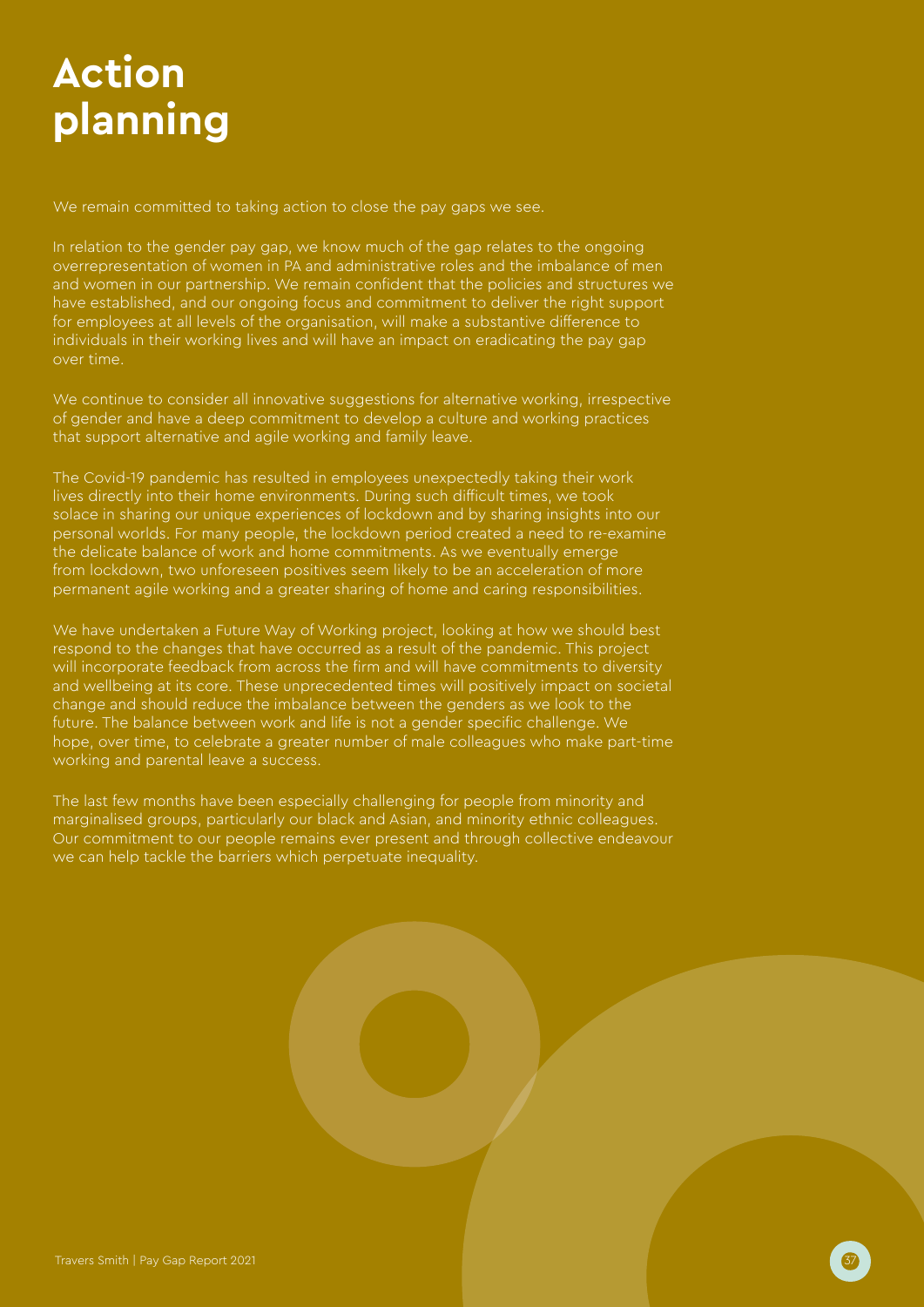# **Ongoing Initiatives**

**A**

**B**

**C**

### **Use of an intersectionality lens over all we do**

By looking at our D&I initiatives through an intersectional lens, we are able to better examine the role people's multiple identities have in compounding inequality and discrimination, and to develop mechanisms to better promote inclusion. Some ways we have achieved this are:

Cross network group working: The firm's internal network groups (LGBT+, Gender, Faith, Disability and black and Asian, and minority ethnic) frequently collaborate to share good practice and develop initiatives which best support a diverse cohort of people.

D&I seminars: We have programmed a series of seminars involving speakers from as diverse backgrounds as possible in order to better showcase the diversity of experience, background and views of those from minority and/or underrepresented groups.

### **A role model focus**

Role models have a crucial role in helping shape a workplace culture. They can demonstrate that difference is both possible and valuable to the workplace and the services we provide. As part of our ongoing commitment in promoting, celebrating and empowering role models across the firm, we have developed a series of events to examine role modelling and inclusive leadership across all areas of our firm:

Female partner role models: Female partners sponsor a series of events for female lawyers at the firm to help illuminate career paths for other women at the firm, and to support them in developing their professional networks.

Male role modelling: Launched on International Men's Day, this series explored themes such as; toxic masculinity and how these behaviours can manifest at work, how to "detoxify" negative aspects associated with masculinity, and the role of men in championing gender equality.

My Whole Self: In March 2020, we rolled out a firm wide campaign entitled "My Whole Self." Its aim was to encourage authenticity, start conversations to help us understand each other better, and to create a platform for people to share aspects of their identities which may not be immediately apparent, including mental health and well-being.

### **Tackling racial inequality**

Allyship: Recognising the stark inequalities between black and Asian, and minority ethnic and non-black and Asian, and minority ethnic people working in the City, in 2019 we developed a "Guide to allyship", aimed at senior leaders across the City to become better allies for the black and Asian, and minority ethnic community.

Anti-Racism training: In light of the Black Lives Matter movement and the stark racial injustices brought to the fore over the summer of 2020, we have delivered a training programme and seminar series aimed at equipping people with the tools to challenge all forms of racism. In addition, we have rolled out a series of sessions for all employees and partners on how to talk effectively about race at work.

Micro-aggressions: Since 2019, the firm has delivered a series of innovative sessions aimed at combating micro aggressions and incivilities as a part of a series aimed at promoting racial inclusion.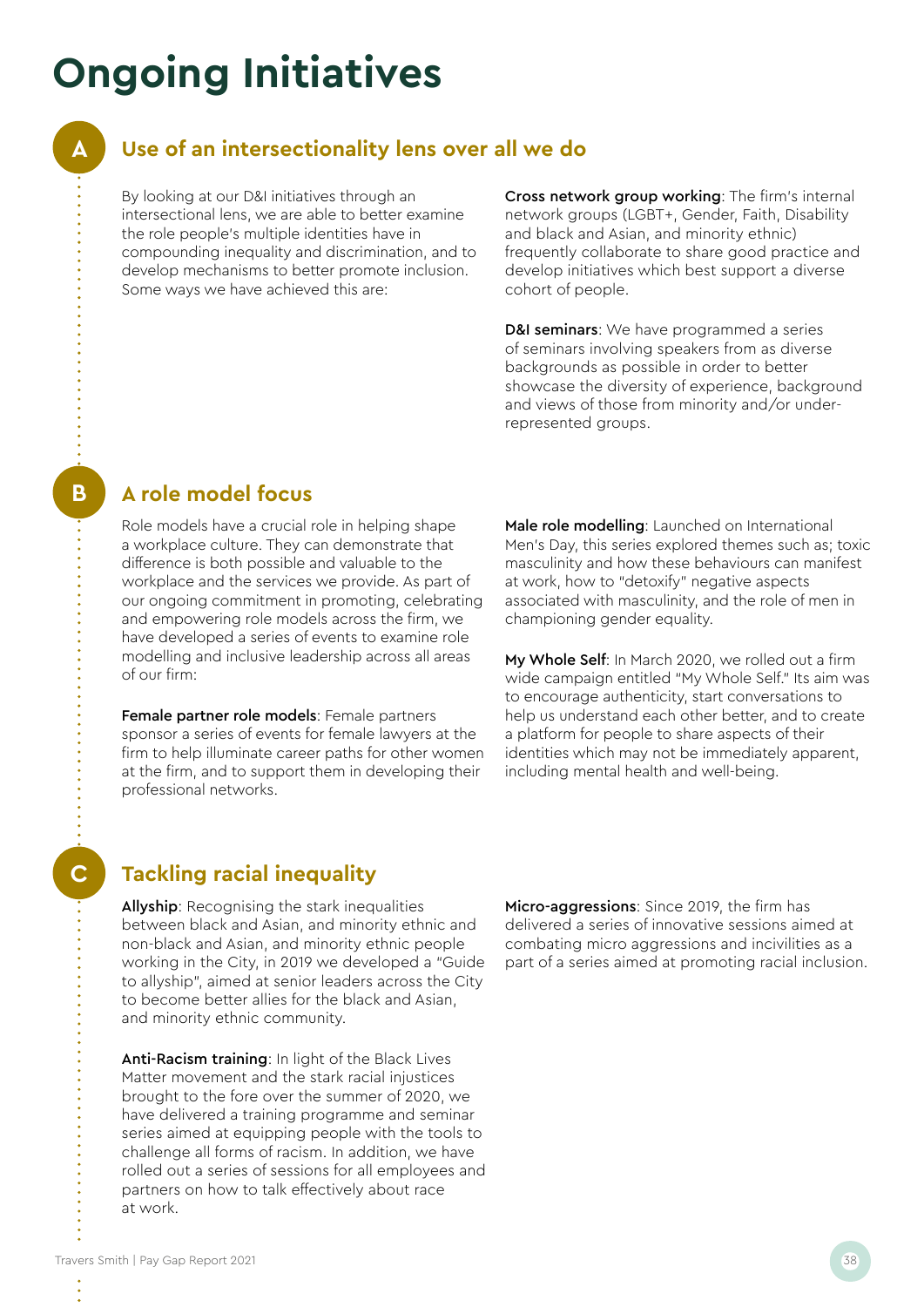### **D Ongoing development of our HR policies and processes**

We continue to develop policies and initiatives aimed at helping create a more inclusive and equitable workplace. Some of these endeavours include:

- Inclusive language in all of our people Ω policies, recruitment literature and job descriptions
- Review of our alternative and agile working policies and practices, particularly in the context of the pandemic, targeting our focus around how we make arrangements a success and accessible to all
- Ongoing development of our graduate vacation schemes to promote diversity of talent
- Collaborations with third party specialist recruitment entities, such as the Reignite Academy and RARE, ensuring the firm has access to talented individuals who may be considering a career in the sector but may feel inhibited in whatever way
- Scrutiny of all compensation decisions to Ω ensure independent review of outcomes
- Λ Investment in our parental leave policies to include enhanced pay, leave periods and coaching to support those in their first year of parenthood
- Development of carer/family-friendly employee benefit plans, funded by the firm, including provision of insurances and other services, as well as access to online information and emergency care support, to assist those with caring responsibilities to feel better able to balance work and home needs
- Ongoing focus on building, developing and O refreshing mentoring relationships across the firm, so individuals feel they have additional allies, knowledge of the firm and this initiative contributes in a meaningful way to their personal development and fulfilment at the firm
- Ongoing engagement of our Diversity &  $\bullet$ Inclusion Board to support future initiatives at the highest level
- Commencement of a work allocation review  $\bullet$ to develop more effective and consistent allocation of work.
- Development of a Domestic violence policy  $\bullet$ and associated implementation training for line managers and partners.

We want to make a difference where inequality exists, and our efforts continue in the year ahead.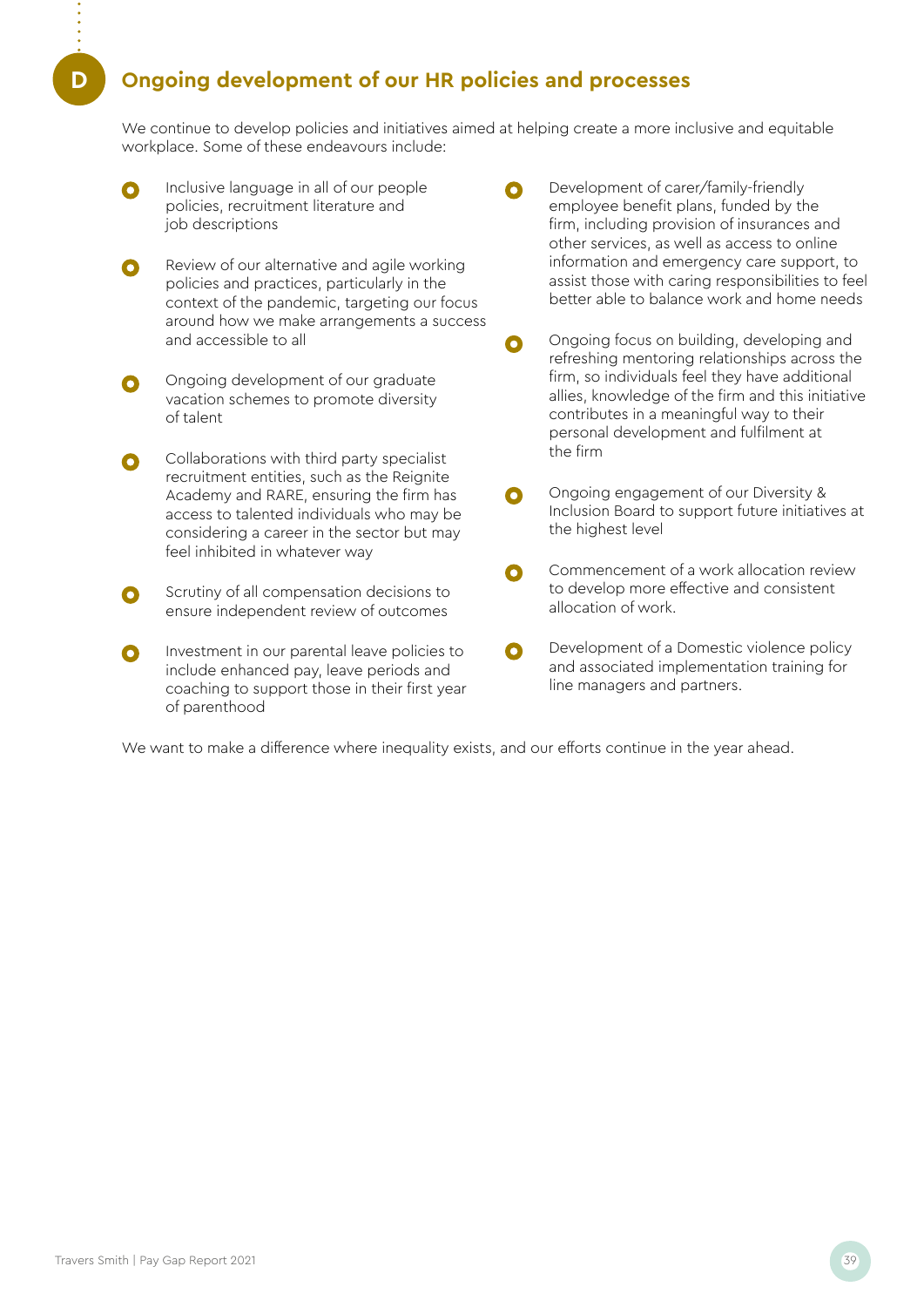## **Putting our vision into practice**

Our vision of an inclusive workplace is considered at every level and across every group within the firm. The leaders within the firm, both legal and business professionals, take joint responsibility for spearheading an ambitious agenda each year, ensuring that diversity and inclusion matters are given meaningful discussion time and focus at Board level, with clear and tangible objectives set.

Our leaders and managers across the firm care deeply for their people. Some of them might argue that consideration of diversity, equity and inclusion is already part of the DNA of the firm, yet we know that minority groups sometimes face complex challenges that are not necessarily understood and recognised by all. A diverse and inclusive workplace is our vision, but much work remains before we can confidently state that there is nothing further to discuss or improve upon.

We continue to develop our recruitment, retention and engagement efforts to ensure any barriers to inclusion are dismantled. We want talented individuals from all walks of life to feel confident and proud that they can offer their unique contribution to the firm.





We know inclusivity starts and ends ultimately with how you are treated day to day whilst working for us. We fiercely protect our supportive culture, whilst recognising that law is a challenging sector in which to work, with high intellectual and client demands placed on many. Our partners and leaders are supported in building their appreciation of the different challenges individuals may face and they have a critical role to play to ensure direct reports and team members get the support that they need.

We recognise that we, and the legal sector as a whole, are on a journey to achieve a balance of men and women, especially in the senior levels of our firm, and beyond that, to achieve greater representation of those from minority groups. This journey towards full inclusion and parity may take a generation to complete. Our commitment, however, will remain steadfast as we continue to devote high energy to this important subject.

The pandemic has challenged the old assumptions of the norms of work. We navigate a complex time period now, where we consider the impacts, positive and negative, of agile and remote working, and how to best structure and guide a new normal for the future. In our leadership roles, our focus is on safeguarding our culture, seeking to understand the diversity of wants and needs of employees and partners across the firm as we shape the agenda for the future.

**Moira Slape** Chief People Officer

**Edmund Reed** Managing Partner